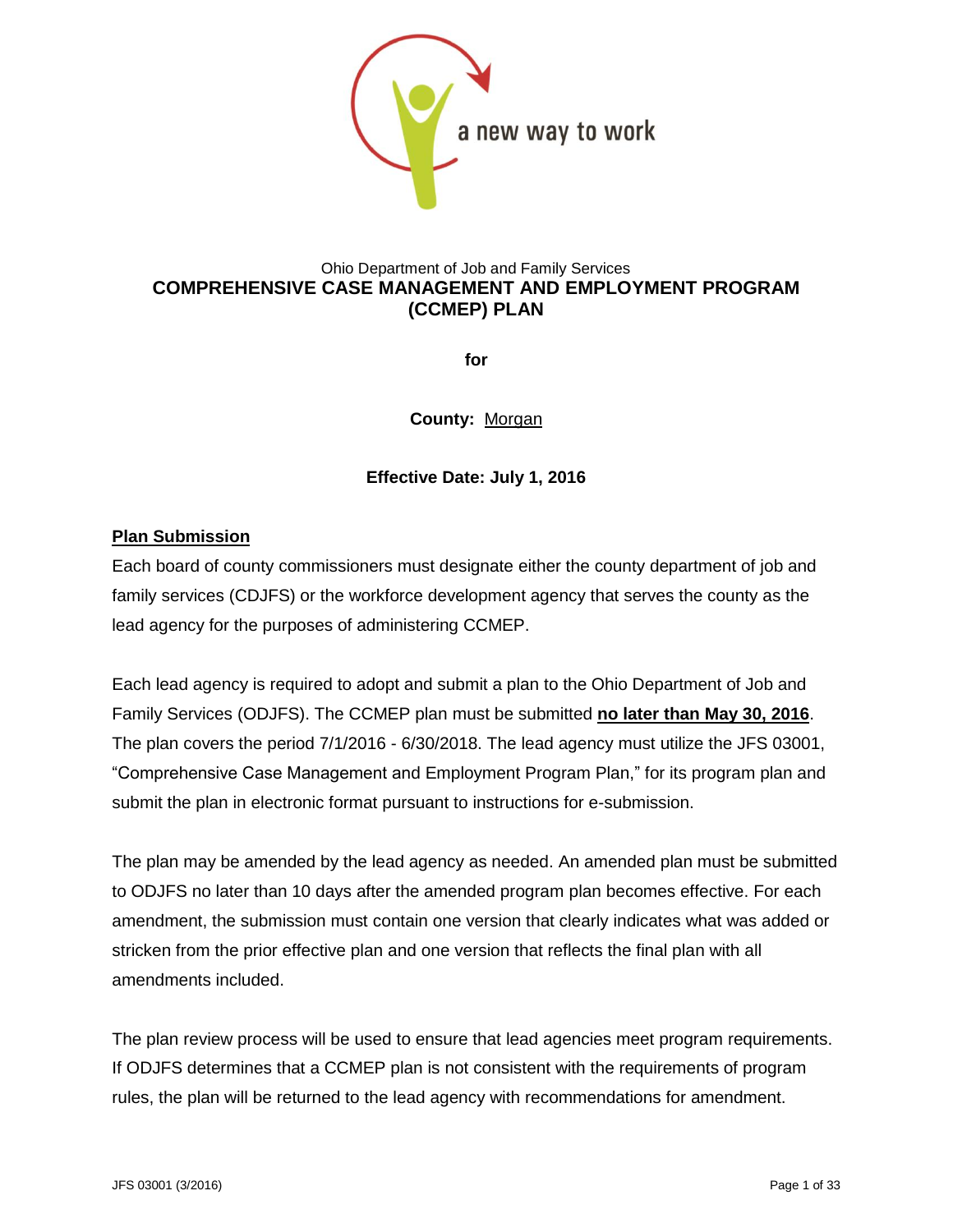# **Table of Contents**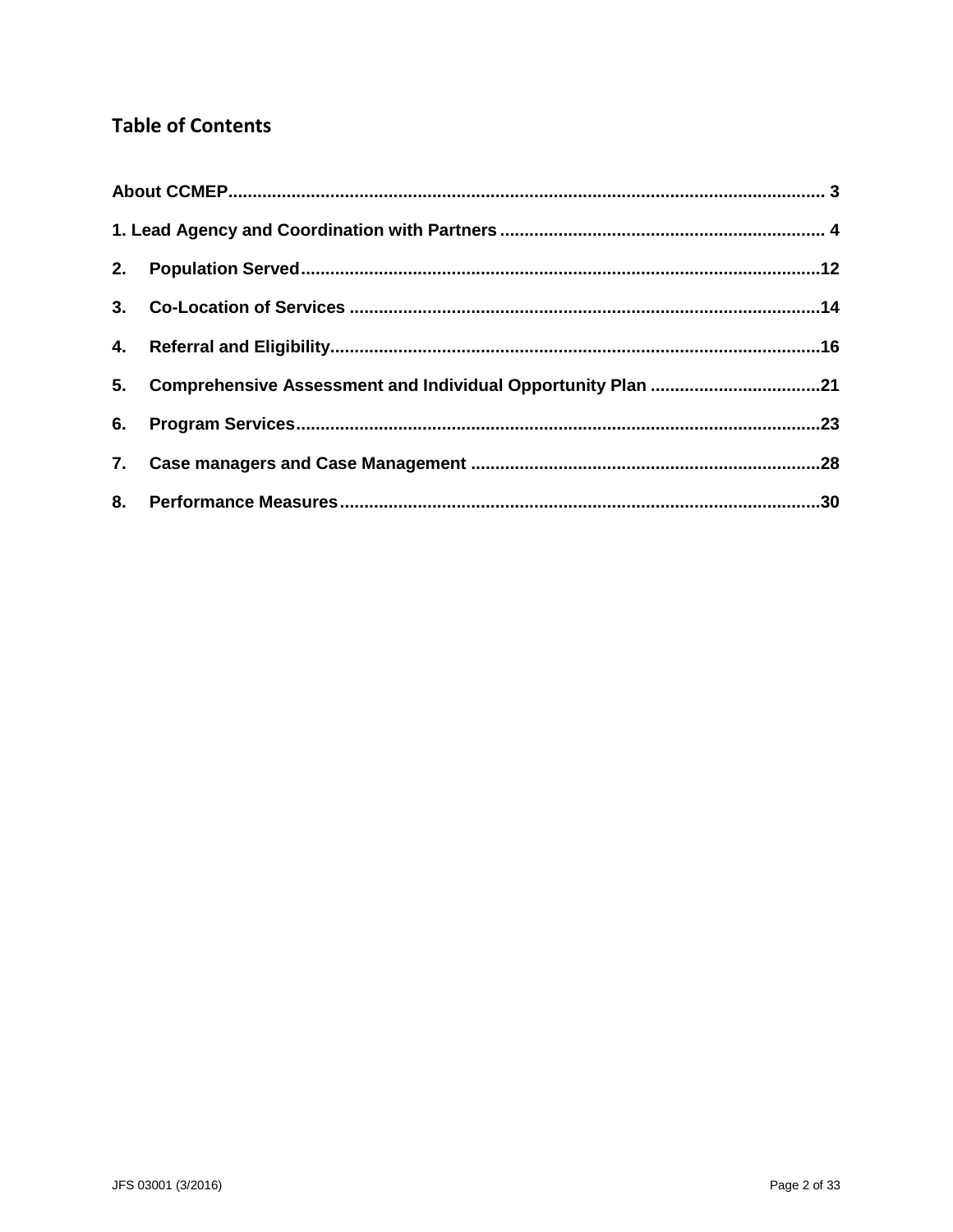## <span id="page-2-0"></span>**About CCMEP**

On June 30, 2015, Governor Kasich signed House Bill 64, the state's biennial budget, into law. Section 305.190 of the bill establishes a framework that will transform the network of human service and workforce programs to find a *New Way to Work* for low-income Ohioans. This framework starts first with 16- to 24-year-olds, where early intervention can have the greatest impact. The state is pushing traditional program boundaries by integrating components of the Ohio Works First (OWF) program with the Workforce Innovation and Opportunity Act (WIOA) Youth program to create a better-coordinated, person-centered case management system.

Effective July 1, 2016, the Comprehensive Case Management and Employment Program (CCMEP) will be the statewide operational framework used to deliver integrated, comprehensive case management and employment services across Ohio's 88 counties. By leveraging the strengths of both the workforce and human services systems, CCMEP seeks to improve employment and education outcomes for low-income youth and young adults by helping recipients overcome barriers to employment and develop the skills local employers seek.

CCMEP is a TANF Title IV-A program and WIOA workforce development activity that provides employment and training services to mandatory and voluntary program participants based on a comprehensive assessment of an individual participant's employment and training needs. Participants will be provided services in accordance with the goals outlined in their individual opportunity plans, which may include support to obtain a high school diploma, job placement, job retention support, and other supportive services necessary to achieving the plan's goals.

The program plan establishes processes for determining and maintaining an individual's eligibility to participate in CCMEP for each county the lead agency serves. The plan includes written standards, criteria, and procedures for operation of CCMEP.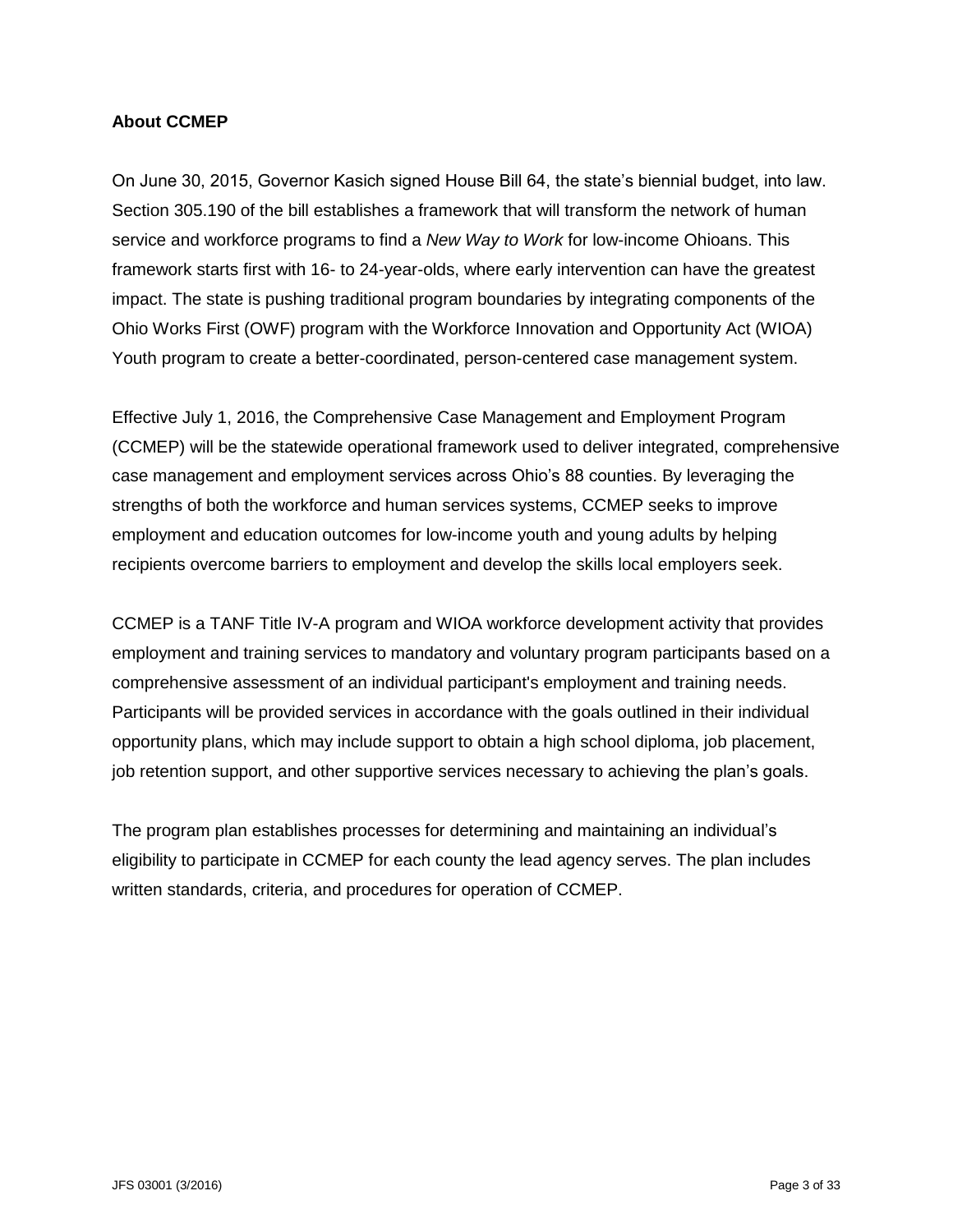## <span id="page-3-0"></span>**1. Lead Agency and Coordination with Partners**

CCMEP integrates resources from both TANF and WIOA in order to create a unified system of comprehensive case management that leverages the strengths of both programs to better serve low-income individuals. Each county is required to choose a single lead agency, either the CDJFS or workforce development agency that serves the county, to administer CCMEP. A single lead agency is necessary to ensure accountability for program performance and results.

At the same time, rules governing CCMEP make clear that regardless of which agency is chosen as the lead agency, successful implementation of CCMEP will require collaboration. ORC Section 305.190(F)(1)(a) requires the lead agency to "administer the program in partnership with the other local participating agency and any subcontractors, actively coordinate activities regarding the program with the other local participating agency and any subcontractors, and help both local participating agencies and any subcontractors to use their expertise in administering the program." The questions below provide information about the lead agency, partner agencies and other stakeholders.

## **1.1 Identify the lead agency designated to administer the CCMEP program.**

| Lead Agency Name<br>Morgan County Job & Family Services               |                                                 |                          |                   |  |
|-----------------------------------------------------------------------|-------------------------------------------------|--------------------------|-------------------|--|
| Lead Agency Address<br>155 East Main Street                           | City<br>McConnelsville                          | <b>State</b><br>Ohio     | Zip Code<br>43756 |  |
| Name and Title of Lead Agency Official<br>Vicki Quesinberry, Director |                                                 |                          |                   |  |
| <b>Phone Number</b><br>$(740)$ 962-4616                               | Email Address<br>vicki.quesinberry@jfs.ohio.gov |                          |                   |  |
| Program Contact Person<br>Kim Reed, Supervisor                        |                                                 |                          |                   |  |
| <b>Phone Number</b><br>$(740)$ 962-2519                               | Email Address<br>kimberley.reed@jfs.ohio.gov    |                          |                   |  |
| <b>Fiscal Contact Person</b><br>Heidi Burns                           |                                                 |                          |                   |  |
| <b>Phone Number</b><br>$(740)$ 962-4616                               | Email Address                                   | heidi.burns@jfs.ohio.gov |                   |  |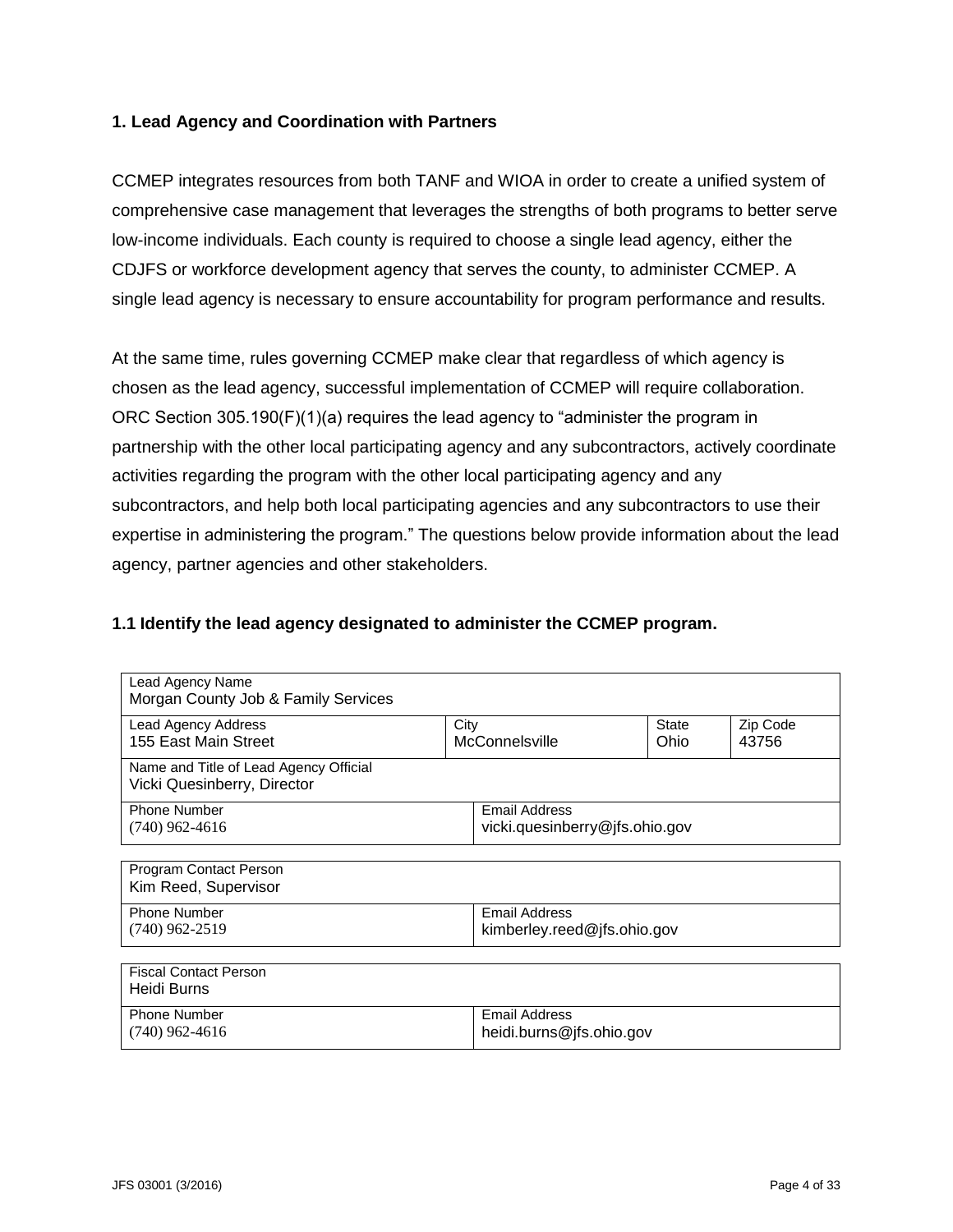# **1.2 Identify the other local participating agency (i.e., CDJFS or workforce development agency that serves the county).**

| Agency Name<br>Workforce Development Cener                |      |                                                     |               |                   |
|-----------------------------------------------------------|------|-----------------------------------------------------|---------------|-------------------|
| <b>Agency Address</b><br>155 East Main Street             | City | McConnelsville                                      | State<br>Ohio | Zip Code<br>43756 |
| Name and Title of Agency Official<br>Kim Reed, Supervisor |      |                                                     |               |                   |
| <b>Phone Number</b><br>$(740)$ 962-2519                   |      | <b>Email Address</b><br>kimberley.reed@jfs.ohio.gov |               |                   |

## **1.3 Identify the workforce development board and area for the county.**

| Workforce Development Area<br>Area 15                      |                                     |
|------------------------------------------------------------|-------------------------------------|
| Workforce Development Board Chair Name<br>Herman Grey      |                                     |
| Workforce Development Board Director Name<br>Rebecca Safko |                                     |
| <b>Phone Number</b><br>(740) 632-4671                      | Email Address<br>rsafko@jobsetc.net |

## **1.4 How will the lead agency work with the other local participating agency (CDJFS or workforce development agency) to implement CCMEP?**

Lead agencies are required to work in partnership with the other local participating agency to implement CCMEP. This may include joint policy development, partnering to provide services to be offered through CCMEP, establishment of processes for client referral, cross-training of case managers and community outreach efforts.

Describe:

We are housed in the OhioMeansJobs Center where an atmosphere of collaboration and partnerships come together that connects financial and non-financial resources for youth. PRC funds, TANF dollars, and CCMEP dollars will be leveraged with WIOA dollars providing the best possible resources to support the needs of the individuals served. The WIOA department is under a quadruple agency that also includes public assistance (food stamps/cash/disability/LEAP for pregnant teens & mothers), Children Services (foster care) and Child Support programs thus giving a direct link in identifying the special needs population. Agency staff serve on local boards and committees working side-by-side frequently interacting with staff from Juvenile Justice, Big Brothers Big Sisters, Six County Counseling Center, and Family & Children First. These direct connections allow us to include others in policy development, client referrals, conduct cross training of staff in delivering integrated, comprehensive case management and employment services to the targeted population.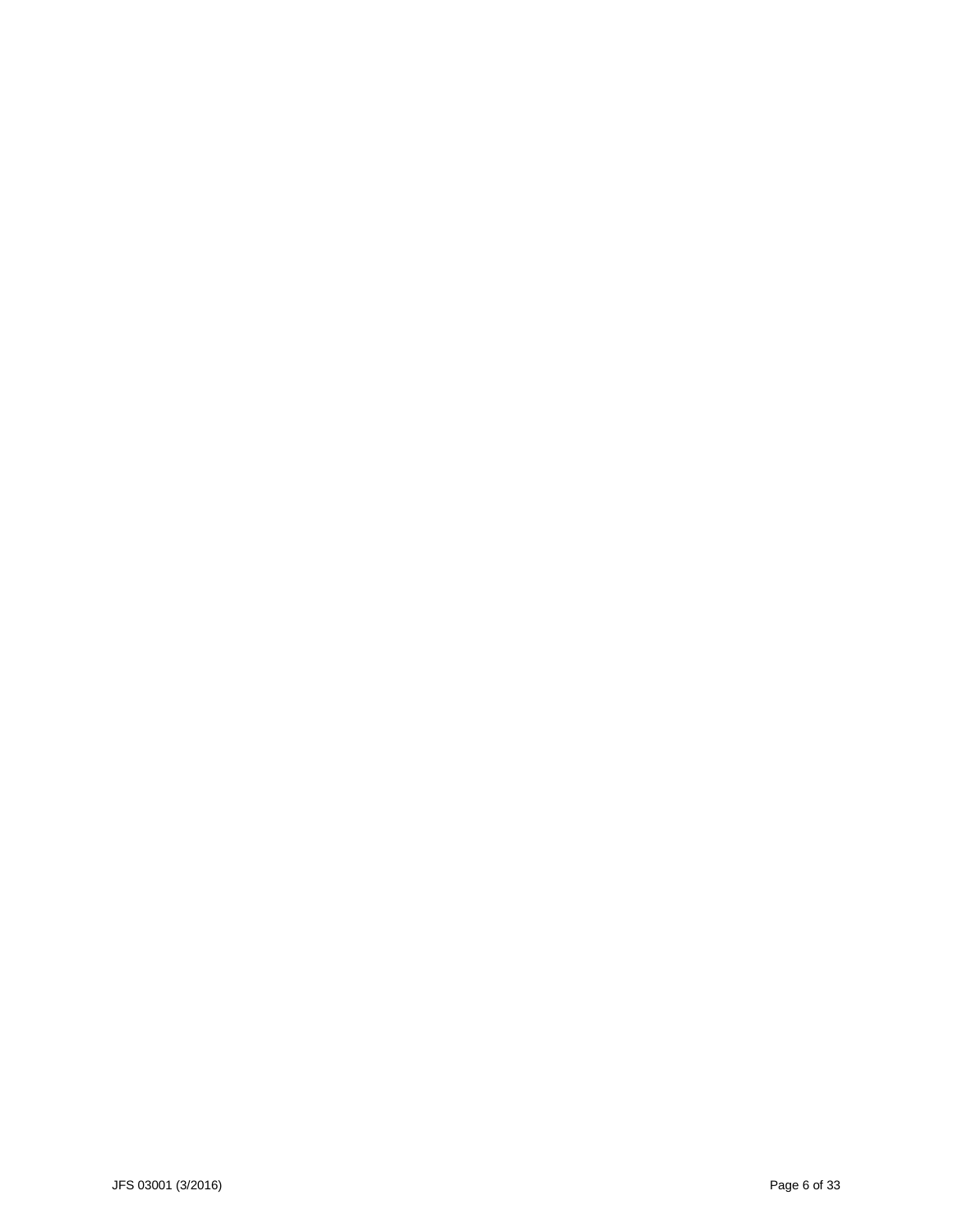# **1.5 Describe the lead agency's plan for working with the local workforce development board.**

Describe the lead agency's role in the design of the CCMEP youth services procured through the workforce development board. WIOA-funded programs are required to be competitively procured (WIOA, Sec. 107(d)). Local areas are encouraged to competitively procure all youth service providers using CCMEP funding as part of a unified strategy. In addition, workforce development boards must ensure a clear separation between the entities delivering services and the entities setting policy, monitoring providers, and reviewing, recommending and procuring providers. This includes circumstances in which the CDJFS is a potential provider of services. Please describe:

- How the local participating agencies will collaborate with the workforce development board in designing procured youth services; and
- How the local participating agencies and workforce development board will ensure there is no conflict of interest when the services of the CDJFS may be procured by the local workforce development board.

#### Describe:

OVER is the WIOA fiscal agent and is responsible for developing and procuring contracts. In WIOA youth contracts, there is a separation between the entities delivering services and the entities setting policy, monitoring providers, and reviewing, recommending and procuring providers. Morgan County JFS has been selected by the local Board of Commisssioners as the lead agency for CCMEP. MCJFS will be a competitively procured youth provider; however, as there is no involvement with the procurement process. The Workforce Development Board will review proprosals and select providers for WIOA youth services.

# **1.6 Describe policies developed by the local workforce board relevant to the administration of CCMEP, including how the lead agency will actively collaborate with the board to:**

- Establish guidelines for uniform administration of CCMEP;
- Select a basic skills assessment:
- Ensure determination of eligibility for the WIOA youth program;
- Report and collect data; and
- Monitor contracts and ensure compliance.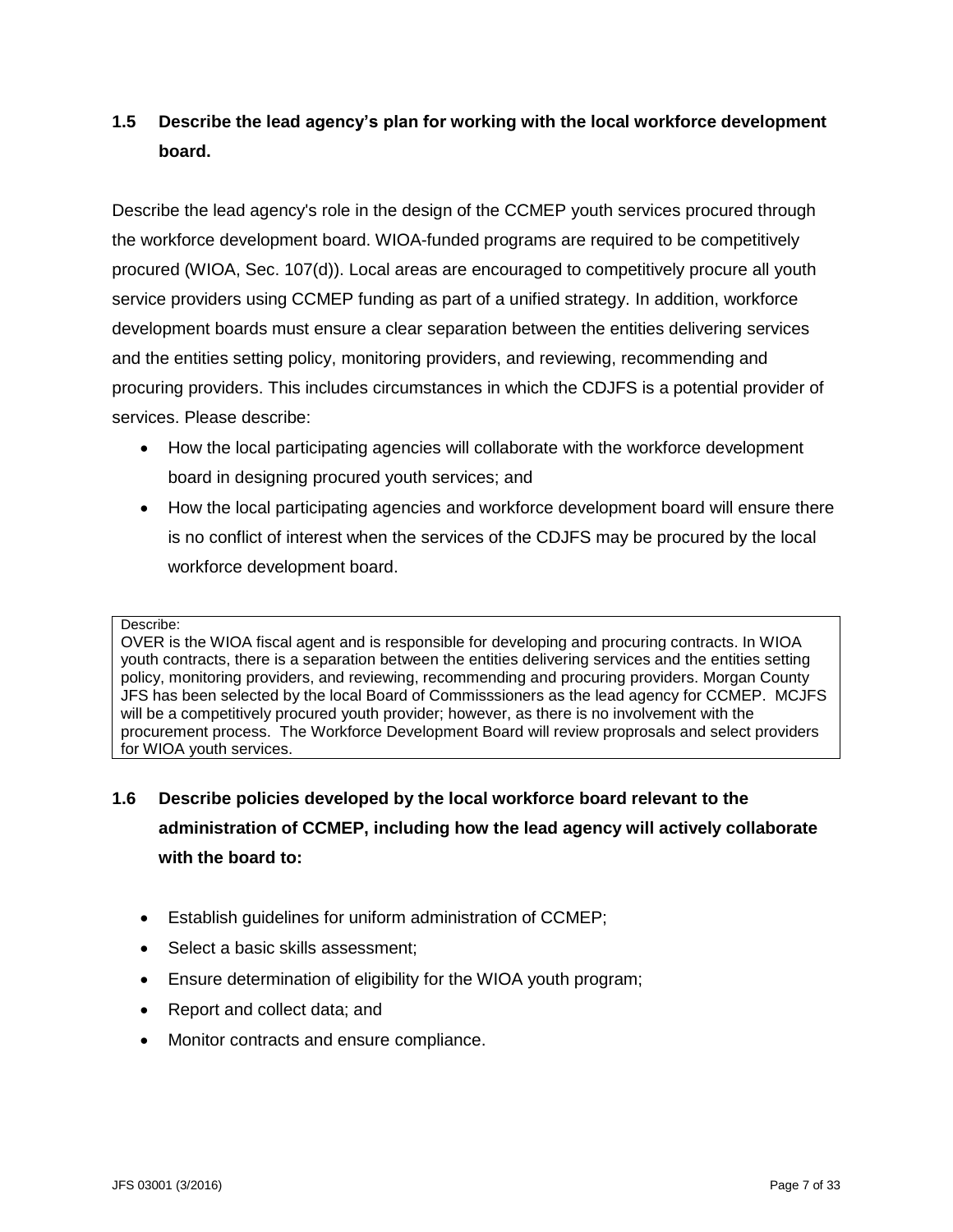The Area 15's Workforce Board and Ohio Valley Employment Resource (OVER) will be an integral part and partner with the lead agency (MCJFS) in developing the local plan and establish guidelines for uniform administration of CCMEP. Existing policies goverened by state will be followed to implement CCMEP. Over the first 6 months of implementation, policies will be evaluated and developed as needed to ensure we are on the path of compliance with all state and federal laws. Ohio Workforce Case Management System (OWCMS) and County Finance Information System (CFIS) will be used to collect and report required data. State and O.V.E.R. will monitor contracts and ensure compliance.

# **1.7 What other partners will the lead agency collaborate with to implement CCMEP? Please provide a description or example of how the lead agency will collaborate with the entity indicated. Check all that apply.**

ODJFS encourages lead agencies to reach out to, and collaborate with, other local providers serving low-income populations to reduce duplication of services and promote an integrated service delivery approach.

#### $\boxtimes$ Adult Basic Literacy and Education (ABLE) Providers

#### Example:

We have a long standing relationship with ABLE who is a partner that is invaluable regarding the success in working with our clientele. The able Director serves on our area Workforce Board contributing to the development of policies and oversight of programs offered. The ABLE instructor is involved with the day to day operation of our Ohio Means Jobs Center. ABLE will be a primary referral partner for CCMEP youth in obtaining their GED.

#### $\boxtimes$ Alcohol, Drug and Mental Health (ADAMH) Board

#### Example:

Morgan Counseling Center (Alcohol and Drug Addiction Services) and Six County, Inc (Mental Health) are both deeply involved in our existing program services and serve on boards/committees with us. Our current referral will no doubt be expanded with the CCMEP program making these relationships stronger and more valuable.

#### ⊠ **Businesses**

#### Example:

Designated staff are assigned to work with local and area businesses. We have the experience and relationship in working with employers and understanding their workforce needs, therefore, our system is well positioned to connect job readiness, skill development, and job placement services for CCMEP participants to the demands of local employers. Several area businesses hire youth through the summer months and will continue to support the work experience program. These relationships will remain a vital part of our service model under CCMEP.

#### $\boxtimes$ Career and Technical Education

#### Example:

Mid-East Career Center and Washington County Career Center (WCCC) all have respresentatives who serve our Area 15's boards as active partners of the MOUs/OMJ Center.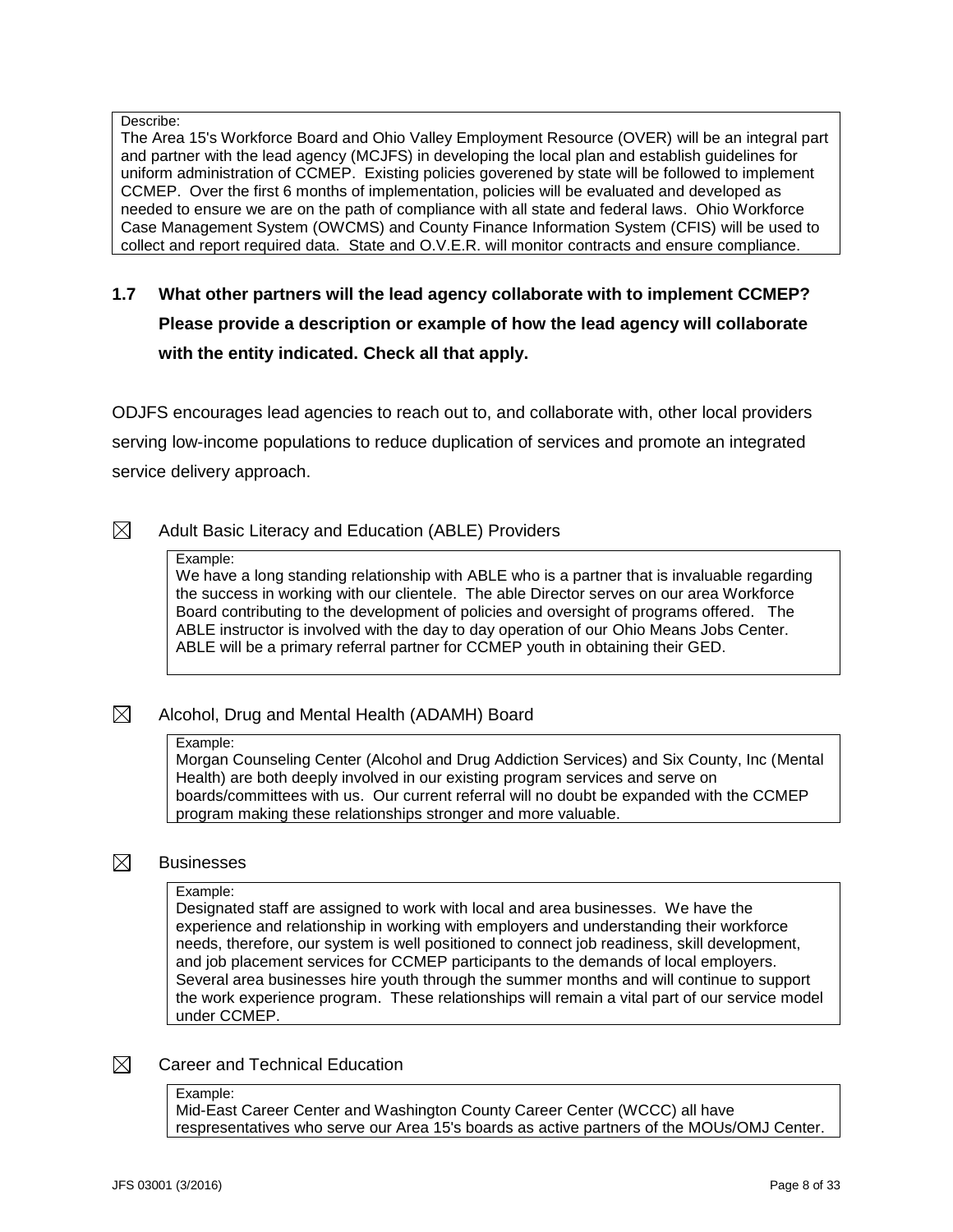WCCC conducts on-site WorkKeys testing at the OMJ Center for indivuals and employers. Training has been offered at the OMJ Center and through the Morgan County Learning Center which is a consortium of educational entities. These close partnership will continue between agency staff and educational providers to increase opportunities for our clientele ensuring alignment of individual needs, desires, capacities.

#### $\boxtimes$ Child Care Providers

#### Example:

MCJFS is the OMJ Center operator and agency responsible for certifying local approved child care providers as well as determining eligibility for child care subsidies. Co-located together allows job seekers to obtain information and submit a child care application while at the OMJ Center.

#### $\boxtimes$ Child Support Enforcement Agency

#### Example:

MCJFS is the OMJ Center operator and agency responsible for Child Support Enforcement. Co-located together, individuals are able to fulfill child support court orders related to seek work activities and document those efforts while at the OMJ Center.

#### $\boxtimes$ Children Services Agency

### Example:

MCJFS is the OMJ operator and agency responsible for Children Services activities. Colocated together, Children Services staff regularly interact with TANF/WIOA staff and refer caseload participants to OMJ for job seeking activities.

#### $\boxtimes$ Community College(s)

#### Example:

Zane State Community College, Hocking Technical College, Washington State Community College and Ohio University have respresentatives who are involved and/or serve on our Area 15's boards. On-site training has been offered at the OMJ Center and through the Morgan County Learning Center which is a consortium of educational entities. These close partnership will continue between agency staff and educational providers to increase opportunities for our clientele ensuring alignment of individual needs, desires, capacities for higher educational options.

#### $\boxtimes$ Community Action Agency

### Example:

Washington/Morgan Community Action Agency (WMCAP)staff regularly interact with TANF/WIOA staff and serve on Area 15's board. They are our comprehensive OMJ Center where coordination and information sharing of Area 15's OMJ Centers activities take place on a regular basis. WMCAP have provided work experience sites for our youth and will continue to do so.

#### $\boxtimes$ County Family Service Planning Committee

#### Example:

The Morgan County Job and Family Services Planning Committee is active in proving oversight responsibility for policy related to the PRC services. Many represented are also involved with other areas of our operation and serve on many of the same boards.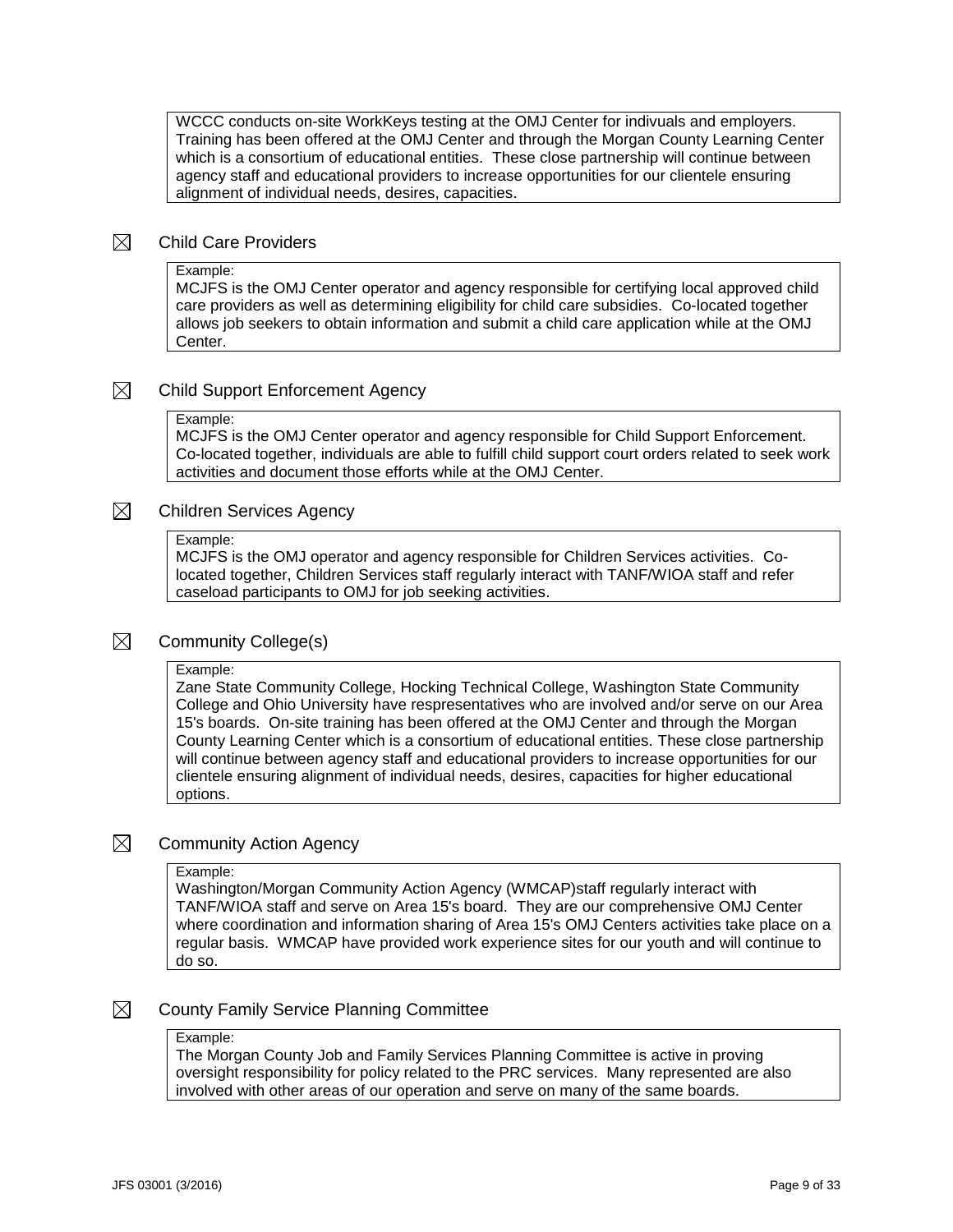#### $\boxtimes$ Family and Children First Council

#### Example:

We have an excellent partnership with our local Family and Children First County working to streamline and coordinate government services for children and families in Morgan County. Agency staff are involved in monthly meetings to coorindate efforts in service our clientele.

#### $\boxtimes$ Juvenile Court System

#### Example:

Morgan County Juvenile Court System (JCS) is an active supporter of Summer Youth Activities offered by MCJFS. JCS Staff serve and are involved with many of the same groups MCJFS staff serve on allowing frequent interaction. In compliance with section 404(a)(1) of the Social Security Act, Temporary Assistance for Needy Famililies (TANF) is not used for juvenile justice services.

### Local Healthier Buckeye Council

Example: N/A

 $\Box$ 

#### $\boxtimes$ Vocational Rehabilitation (Opportunities for Ohioans with Disabilities (OOD))

#### Example:

Co-located in the OMJ Center, the Vocational Rehabilitation staff meet with eligible individuals with disabilities who may need additional services such as tutoring, vocational training, assistive technology, and other supports to achieve their goals. Frequent referrals are made in the OMJ Center to OOD staff where collaboration and strategies are developed with coenrolled participants. This partnership will continue to grow and be invaluable.

#### $\boxtimes$ **Other**

## Example:

Under the Ohio Means Jobs Center partners of the MOU also include ODJFS Vet Rep, unemployment, Trade and Rapid Responses staff. With these and many of the above listed providers of services, the center is able to provide a full range of assistance to job seekers under one roof. The partners have negotiated a shared and mutual release form making referral and sharing of informaton a much easier process that reduces duplication.

# **1.8 Is your county part of a shared services effort (such as Collabor8) for the**

**administration and delivery of CCMEP services (i.e., eligibility determination)?**

Yes

 $\boxtimes$  No

If yes, indicate which counties are involved.

List Counties: N/A - Morgan is not part of this currently.

If yes, describe the program components and processes that are shared across county lines.

| N/A | - |  |
|-----|---|--|
|-----|---|--|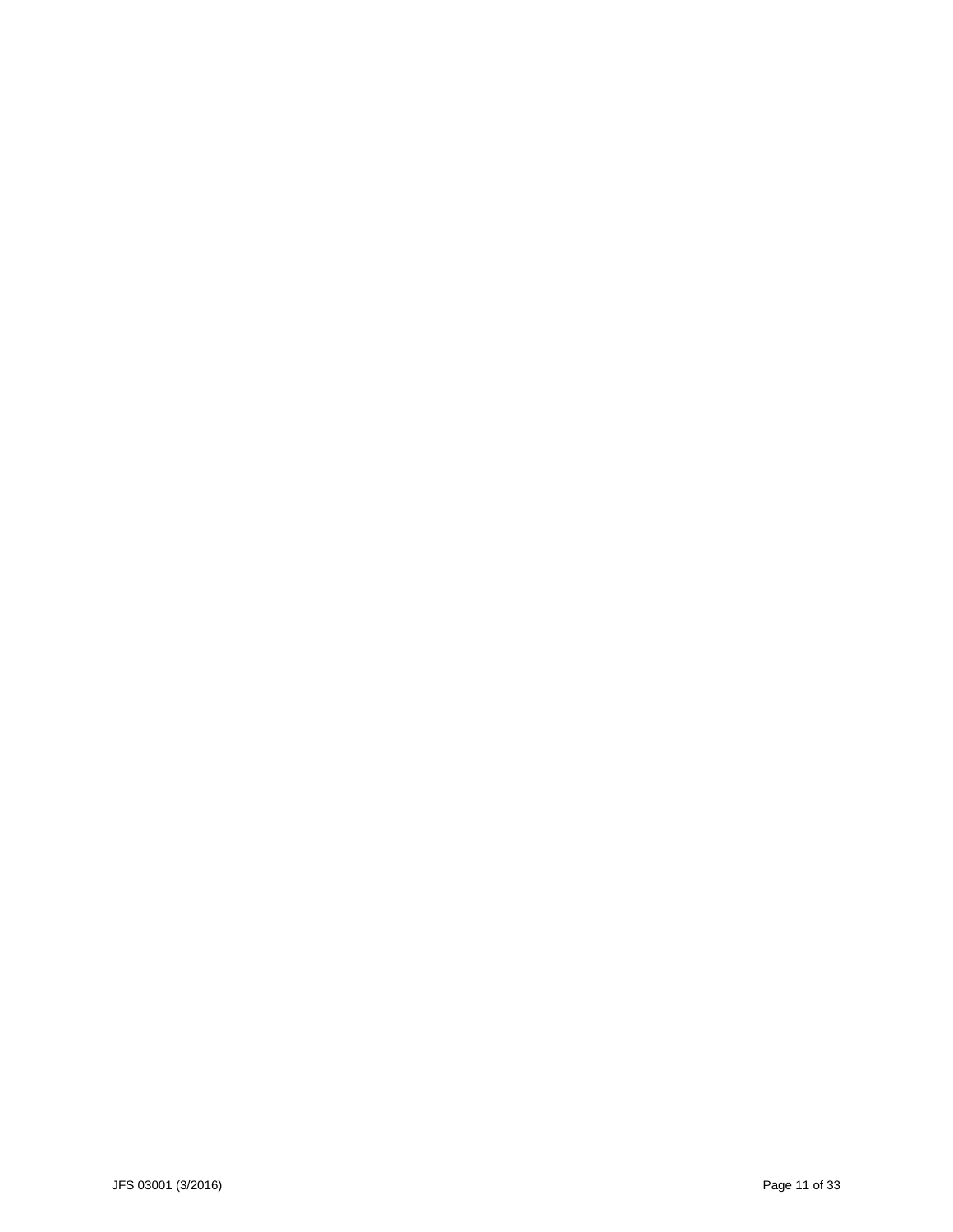## <span id="page-11-0"></span>**2. Population Served**

Beginning July 1, 2016, lead agencies will serve youth and young adults ages 16 to 24 in the CCMEP program in accordance with the following:

- Individuals **required** to participate: 1) work-eligible participants in the Ohio Works First (OWF) program; and 2) low-income individuals who are adults, in-school youth or out-ofschool youth with barriers to employment who are enrolled in workforce activities funded by WIOA.
- Individuals who may **volunteer** to participate: 1) OWF participants determined not to be work eligible; and 2) individuals receiving benefits and services through the Prevention, Retention and Contingency (PRC) program.

## **2.1 How many CCMEP required participants does the lead agency expect to serve beginning July 1, 2016?**

Please provide an estimate of the number of required individuals the lead agency expects to serve in CCMEP. Estimated number of required participants: Twenty (20)

## **2.2 How many CCMEP volunteer participants does the lead agency expect to serve beginning July 1, 2016?**

Please provide an estimate of the number of volunteers the lead agency expects to serve in CCMEP. Estimated number of volunteer participants: Thirty (30)

## **2.3 What priority group(s) will the lead agency target for CCMEP? Check all that apply.**

Lead agencies are encouraged to give priority of service to individuals who meet the CCMEP eligibility criteria and are transition-age foster youth, homeless, veterans or school dropouts. Please indicate the priority groups the lead agency expects to serve:

- $\boxtimes$  Transition-age foster youth
- $\Box$  Homeless youth
- Veterans
- $\Box$  School dropouts
- $\Box$  Basic-skills-deficient youth
- $\Box$  English language learners
- $\boxtimes$  Ex-offenders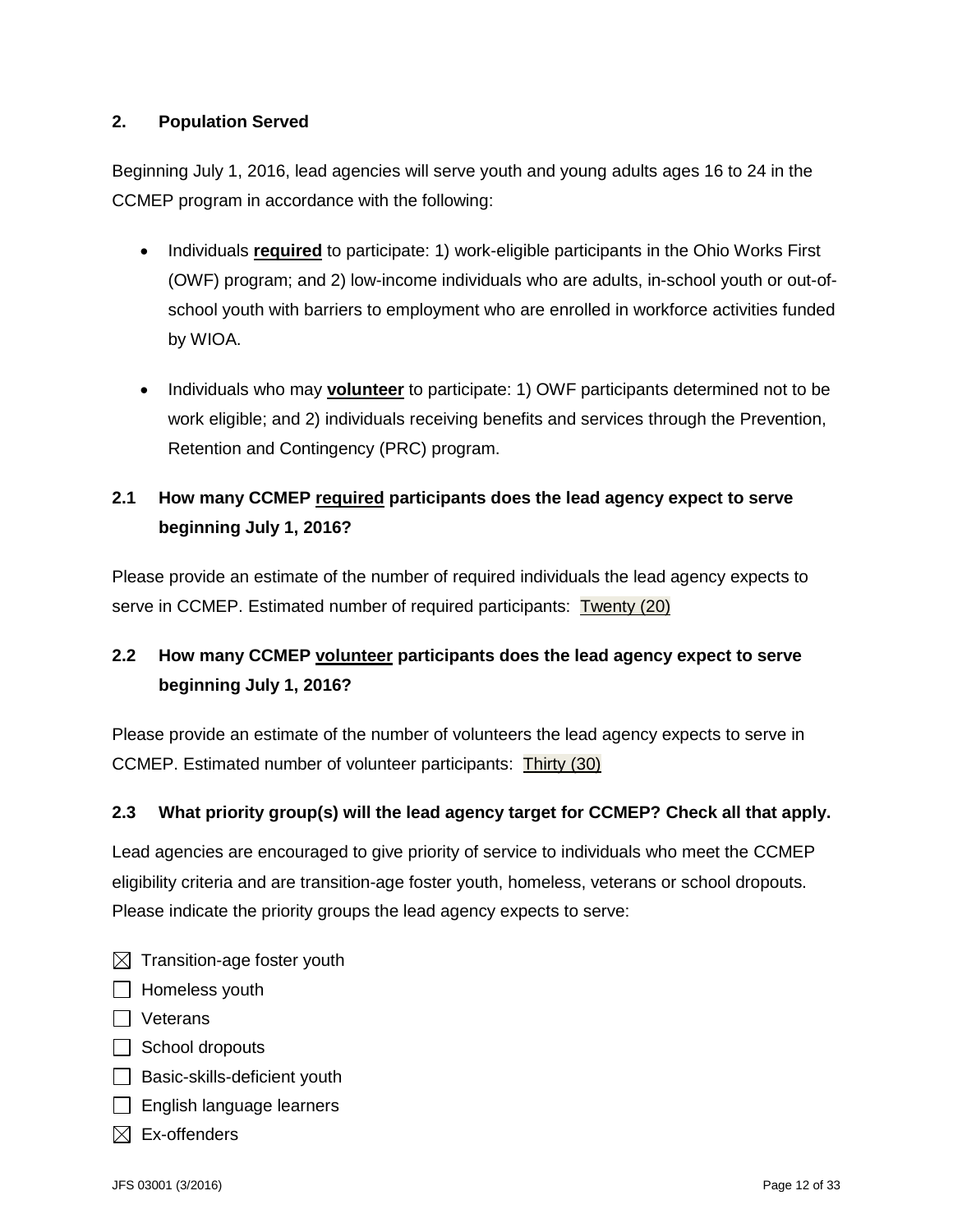- $\boxtimes$  Pregnant or parenting youth
- $\boxtimes$  Individuals with disabilities
- $\boxtimes$  Individuals requiring additional assistance to enter or complete an educational program, or to secure or hold employment

Other: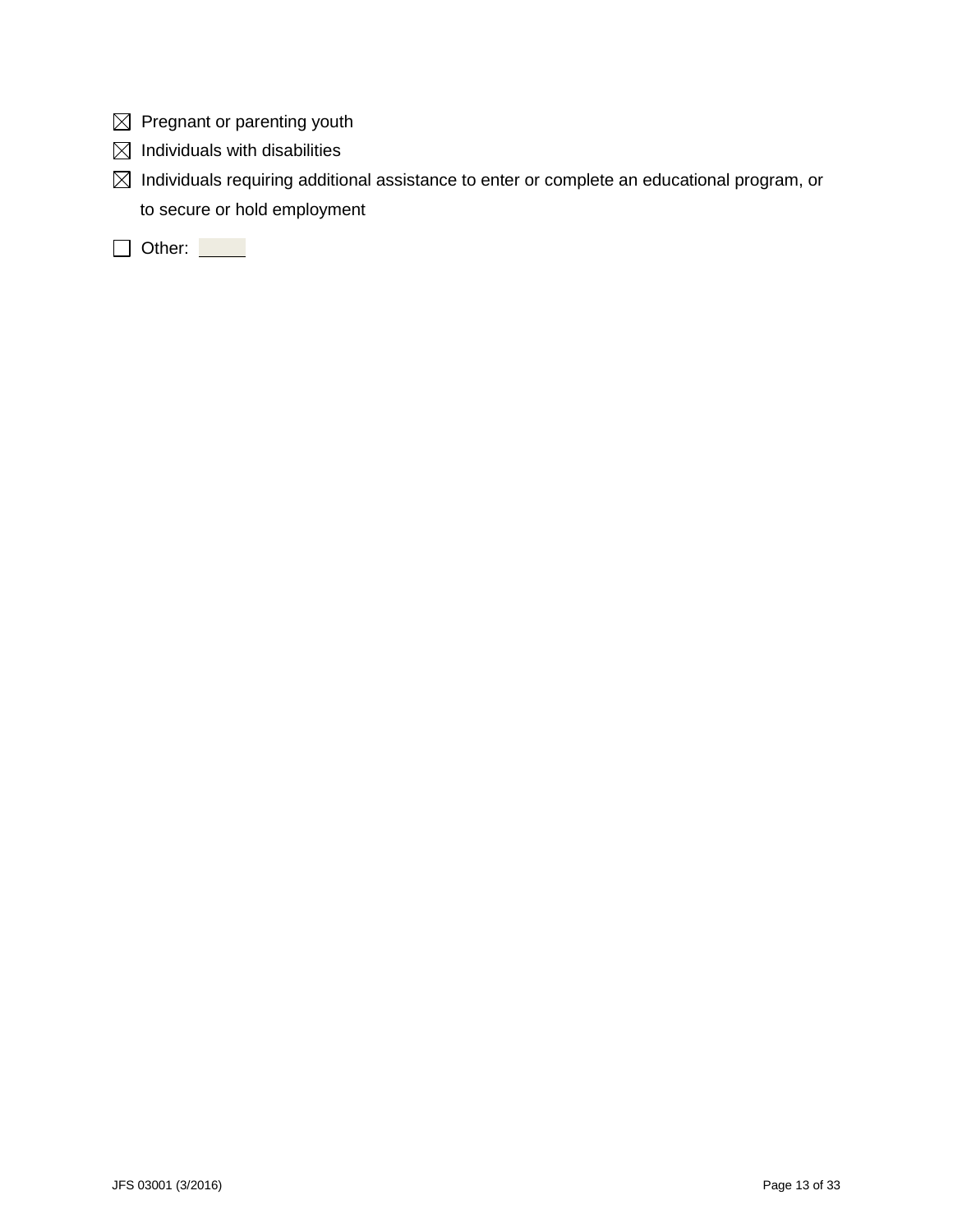## <span id="page-13-0"></span>**3. Co-Location of Services**

CCMEP requires a full array of services to meet the needs of participants as they work toward their employment, education and/or training goals. This includes access to supportive services such as child care and transportation in order to address barriers to employment. Co-location of services supports improved coordination and integration of TANF and WIOA services. By offering a common entry point, co-location makes it easier for individuals to access services without the confusion and burden of having to visit multiple addresses. In addition, when staff in different programs work in close proximity, they can more easily share knowledge and offer streamlined service delivery.

## **3.1 How does the lead agency ensure co-location of employment and training and other supportive services for individuals participating in CCMEP?**

At a minimum, co-location must include coordination between the CCMEP and OhioMeansJobs (OMJ) center that serves the lead agency in order to increase youth access and connections to CCMEP services. Access and connections may include any of the following:

- Coordination and provision of youth activities
- Linkages to the job market and employers
- Access to CCMEP for eligible youth
- Services for non-eligible youth
- Locating CCMEP staff at the OMJ center

#### Describe:

As the program operator of the OhioMeansJobs Center system, Workforce Development Center has developed productive links with social service agencies, community mental health providers, community-based organizations, schools/universities, and local businesses that expand our resources for the youth. Collaboration and cross-training takes place on a regular base with the traditional partners. Weekly and monthly meetings are held involving partners to share and discuss employment and training needs/services along with coordinate projects to better serve the youth. Participation in the state's video conference, periodic telephone conference calls, and attending seminars/workshops are other methods of cross-training used. We also collaborate with non-traditional partners such as churches and civic organizations to fill the gaps and provide added support to youth that our traditional partners may not be able to do. Referrals are made by phone, fax, e-mail, in writing, or in person depending upon the client's preference and availability. With the participant's permission, documentation of an individual's assessment results relating to his/her skills, interest, and ability are shared among service providers rather than requiring the participant to undergo duplicate assessment. The proximity of these services to the place where TANF recipients meet with employment counselors limits additional transportation burdens and promotes easy access to a broad array of services (Table II.1).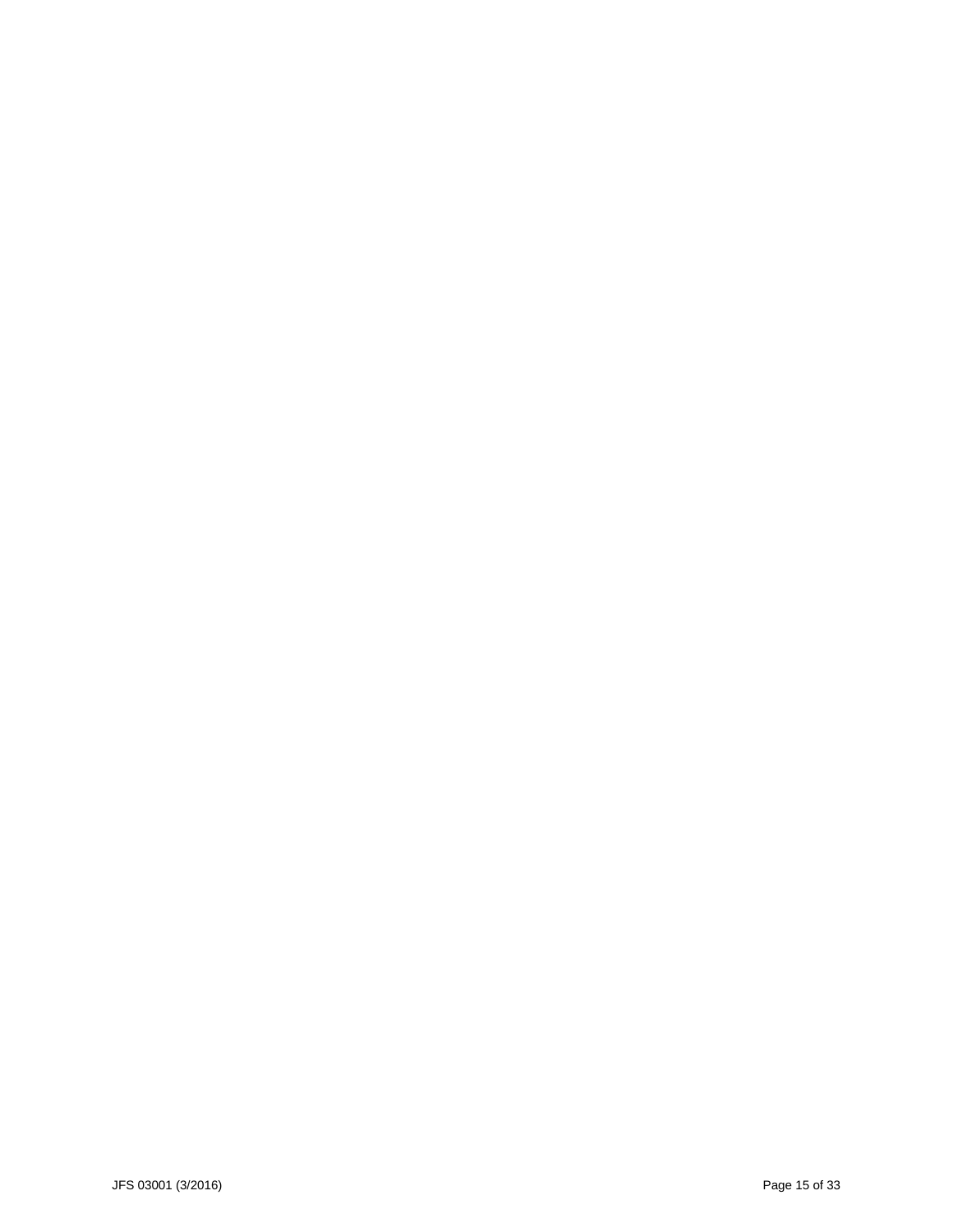## <span id="page-15-0"></span>**4. Referral and Eligibility**

Some youth, particularly those who have dropped out of school, may not perceive the value of workforce programs due to a lack of information about programs and supportive services offered, lack of immediate and tangible rewards, and skepticism that participation will lead to long-term personal benefits. Successful outreach and recruitment must draw on a range of strategies designed to appeal to potential participants' needs and interests.

## **4.1 What outreach activities will be conducted to identify youth potentially eligible for the CCMEP? Check all that apply.**

- $\boxtimes$  Brochures, posters
- $\boxtimes$  Social media (e.g., Facebook, Twitter)
- $\boxtimes$  Promotion through partners (e.g., schools, community centers, etc.)
- Other:

# **4.2 How will the lead agency work with the other local participating agency to refer eligible WIOA and TANF participants to CCMEP?**

Lead agencies are required to establish a process for referring individuals to CCMEP within 7 days of determining that an individual meets program eligibility requirements.

#### Describe:

Lead agency will develop a streamlined process that provides a continuity of services for the CCMEP population. We will identify and expedite access for priority populations such as foster care youth, juvenile justice youth, etc. There will be regularly scheduled training sessions and meetings between the lead agency and partner agencies to build on strengths and identify challenges. CCMEP eligible participants will be enrolled by MCJFS immediately upon local initiation of CCMEP. Ongoing enrollees will be co-enrolled simutaneously. Seven day timeliness standards will be monitored and documented in all cases.

# **4.3 Describe the standard processes that will be used to determine and maintain an individuals' eligibility to participate in CCMEP.**

This should include the semi-annual process for ensuring that participants enrolled in TANF, and not receiving OWF, meet the eligibility criteria that they have gross household incomes of less than 200 percent of the federal poverty guidelines.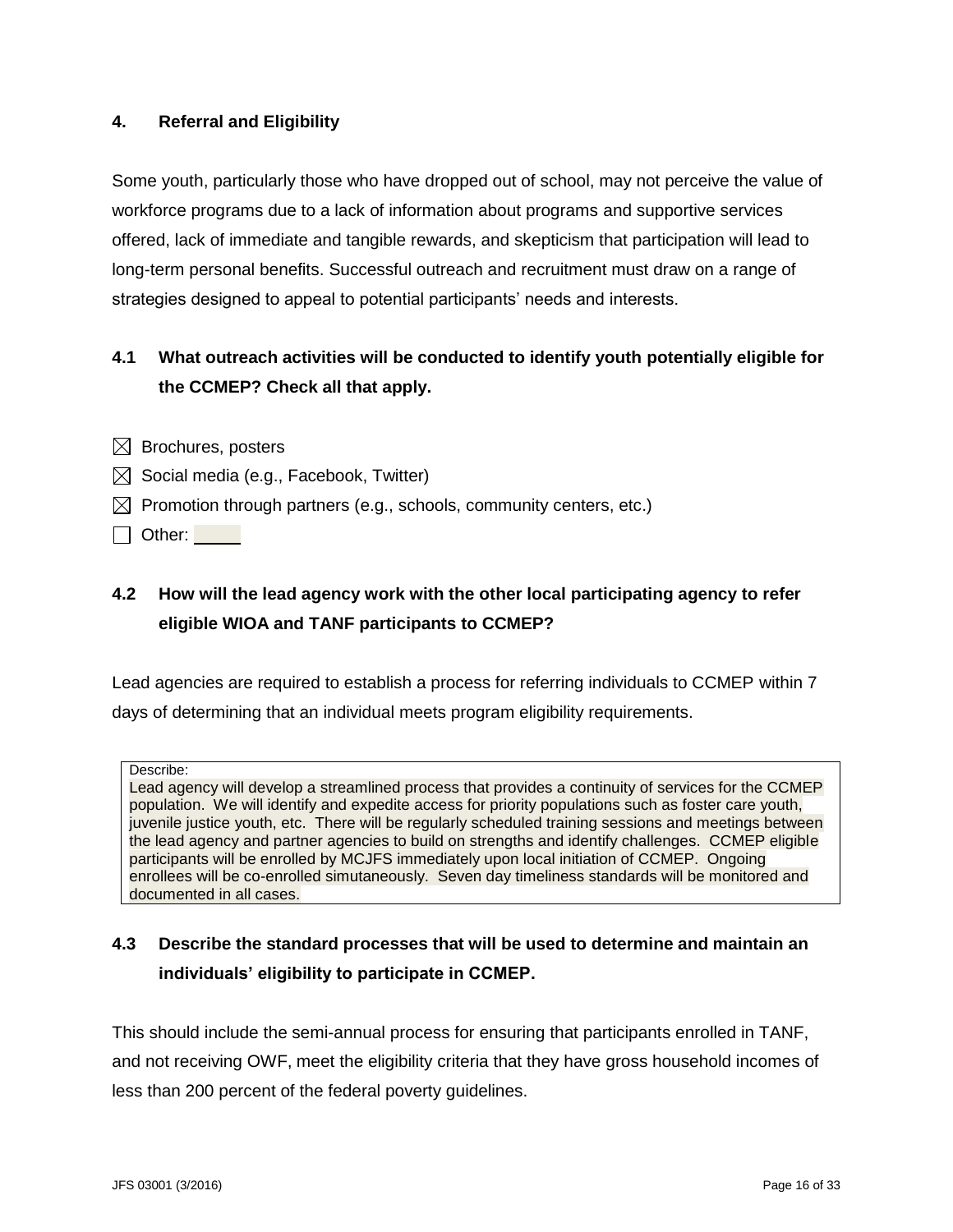CCMEP initiation will result in a planned enrollment of existing OWF, WIOA and other suitable populations (OWIP, Summer Youth, Etc.). The timing and specific methods will be driven by local planning within the constraints imposed by allocation letters. Additional intake will be possible at the OMJ center and at the JFS. Redeterminations will be prompted by changes in circumstance and by scheduling semi-annual reviews. We will ensure that participants enrolled in TANF, and not receiving OWF, meet all participation and eligibility criteria. Semi-annual eligibility redeterminations will be completed CCMEP caseloads.

## **4.4 Does the lead agency have an agreement with another entity to determine eligibility for the WIOA youth program?**

 $\Box$  Yes  $\boxtimes$  No

If yes, describe the process the entity will follow to ensure timely determination of eligibility and timely referral to CCMEP.

| Describe:<br>N/A |  |  |  |
|------------------|--|--|--|
|                  |  |  |  |

## **4.5 Describe the lead agency's communication plan or processes for working with the other local participating agency to ensure the following:**

A. Verification of participation in CCMEP activities for OWF work-eligible participants, including when a mandatory OWF work-eligible participant fails to comply with the terms of an individual opportunity plan (within 10 days of the failure).

Describe:

Current local work participation documentation and sanction procedures are in place to support this goal. Timeliness of non-compliance methods are being revised now to assure remedial action within 10 days of all failures.

B. Tracking the number of months a program participant has participated in OWF that were subject to the time limit described in Ohio Administrative Code rule 5101:1-23-01.

Describe:

Tracking is well integrated into daily operation, contracts, state data base and increasingly intensive case management.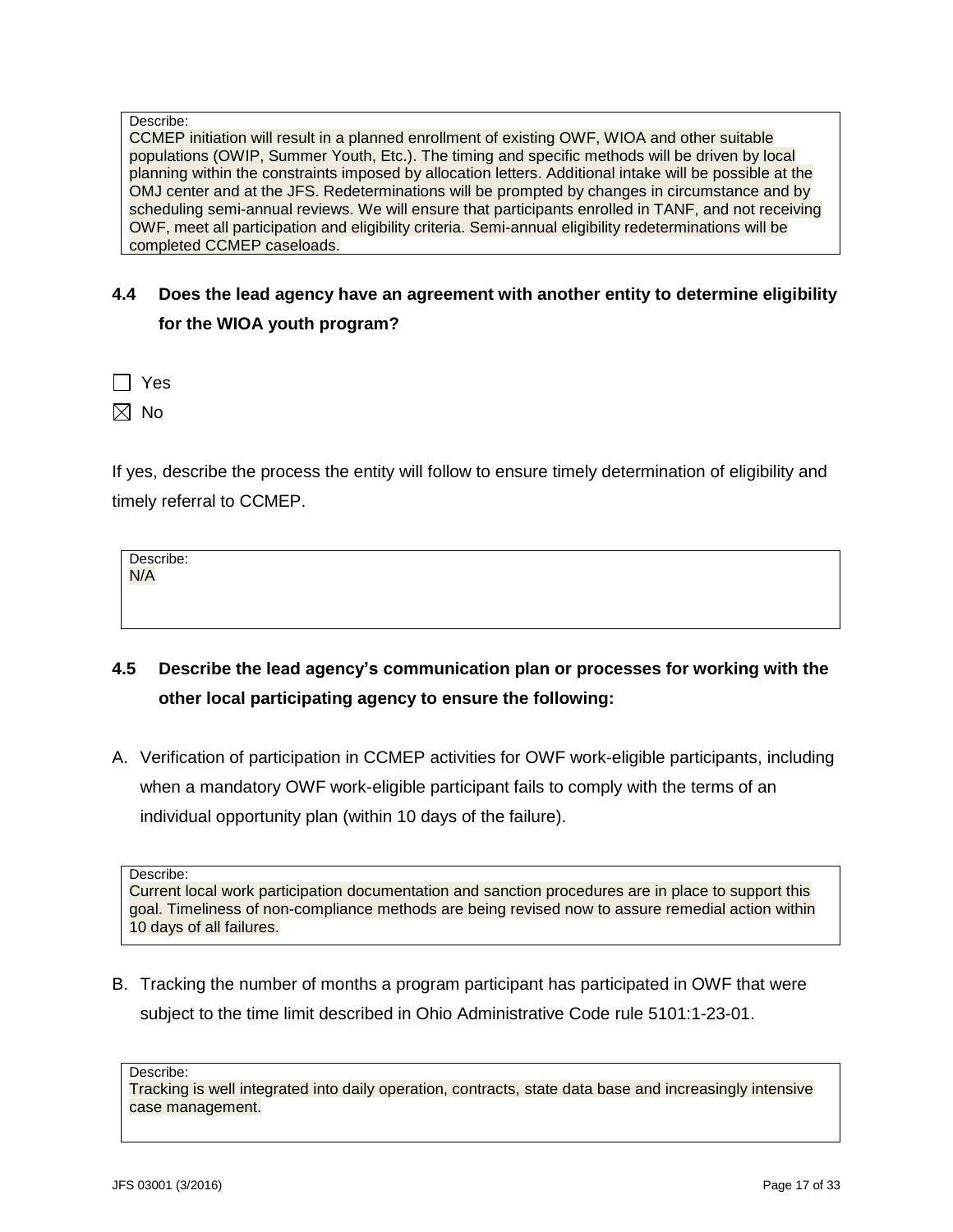C. Communicating when a program participant is determined to be a victim of domestic violence.

#### Describe:

If the county agency determines an individiual is subject to domestic violence, the applicant shall receive information and referral to local Victim Advocate office and other available resources. Domestic Violence barriers are now and will continued to be documented at regular intervals from eligibility documentations and hardship determination. Confidentiality is maintained and services identified and provided to support this work barrier.

D. Information regarding work activities assigned in accordance with Ohio Administrative Code rule 5101:14-1-05.

#### Describe:

Procedures for assigning OWF and WIOA participants currently exist. Quality assurance processes are in place to ensure assignments are appropriate and meet mandates. Modifications will be built in to meet new CCMEP requirements.

E. Communicating other factors impacting continued CCMEP or OWF eligibility.

#### Describe:

Through a value-added partnership in which each partner staff contributes on the basis of its programmatic expertise, regular meetings are held to share and discuss needs/services along with coordinate projects to better serve youth and communicate factors that impact eligibility. MCJFS will provide reporting quarterly to on outcomes and performance indicators related to CCMEP

F. The process for ensuring that information about an OWF or Supplemental Nutrition Assistance Program recipient is shared with the CDJFS and will be acted upon in accordance with Ohio Administrative Code rules 5101:1 and/or 5101:4.

#### Describe:

OWF and SNAP Services are delivered exclusively through MCJFS staff. Collaboration and crosstraining takes place on a regular base with staff/partners ensuring necessary information is shared.

G. The process for notifying another area's lead agency when a program participant moves out of the county in which the participant had been receiving CCMEP services, and the process for developing a new service strategy within 10 days of being notified that a program participant has moved into the county the lead agency serves.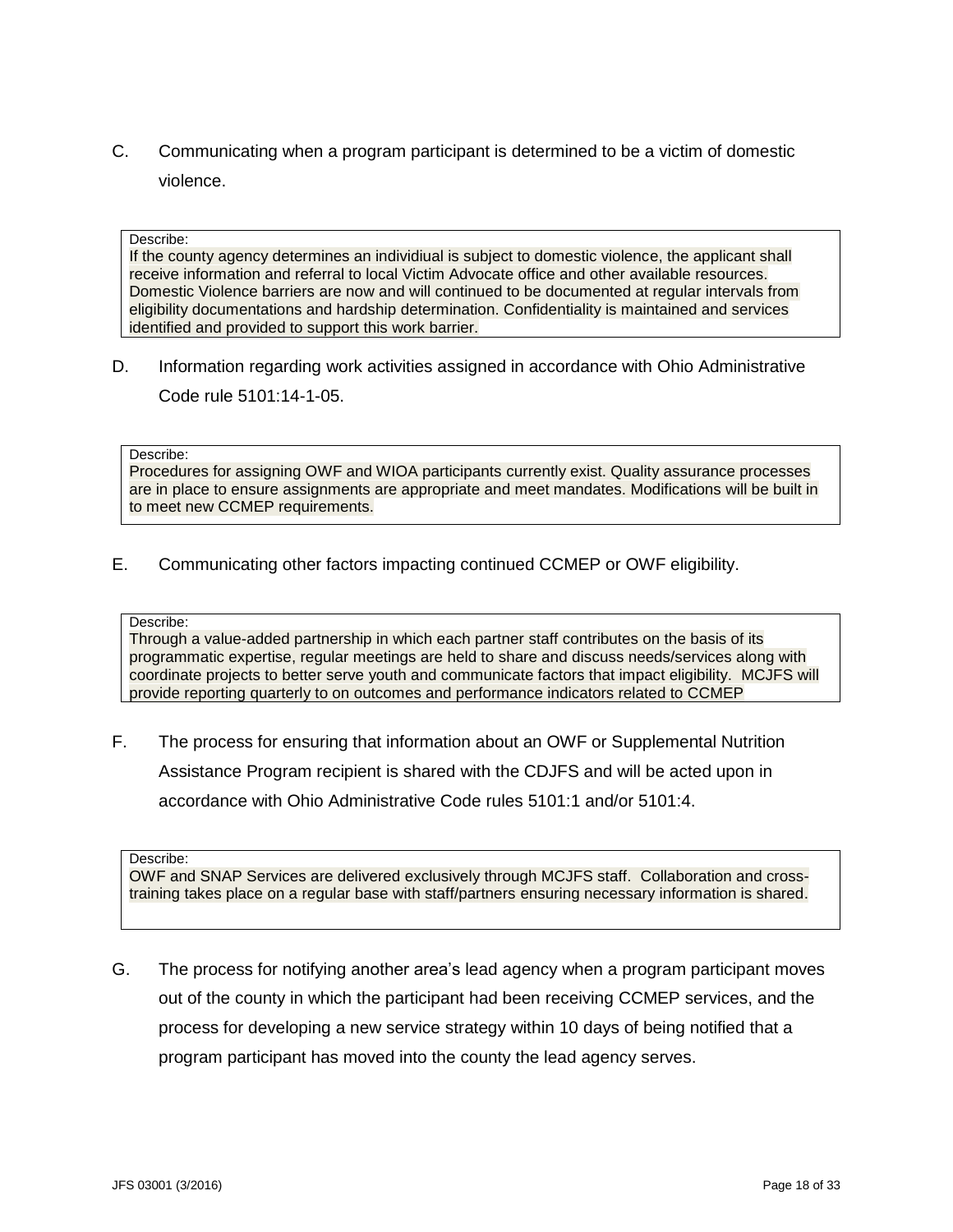As with most other elements of CCMEP, current local and statewide processes exist for county transfer of cases. CCMEP funding will support more intensive and timely application of those existing protocols.

## **4.6 Describe the process for determining if an individual is eligible to receive funding through WIOA and/or TANF.**

In order to maximize funding opportunities, each voluntary or mandatory program participant must complete a JFS 03002, "WIOA Youth Program Eligibility Application" (3/2016) in order to determine if the individual is eligible to receive funding through TANF and/or WIOA. This will streamline eligibility and give participants increased access to other supportive services that can be paid for with either funding stream.

Describe:

Using required eligibility forms provided by state and in accordance with rules/regulations applicants whether required or volunteer will meet with agency staff to complete. Staff for WIOA and TANF are housed together and will daily interact and discuss potential new enrollments and current participants of CCMEP to ensure access to programs supportive services are utilized when needed. Supportive Services will be offered by utilizing all available resouces including but not limited to WIOA funding to all CCMEP program participants regardless of time limits in accorance with paragraph ©(13) of rule 5101:14-1-03 of the Ohio Administrative Code.

- **4.7 The lead agency must provide an assurance that it will comply with all requirements of the Americans with Disabilities Act (ADA) including the amendments to Title II and the Rehabilitation Act of 2008, including section 504 and that participants will have the right to request reasonable modification in CCMEP activities.**
- $\boxtimes$  Yes, the lead agency certifies compliance with ADA. Provide a description of how participants may request reasonable modification pursuant to ADA.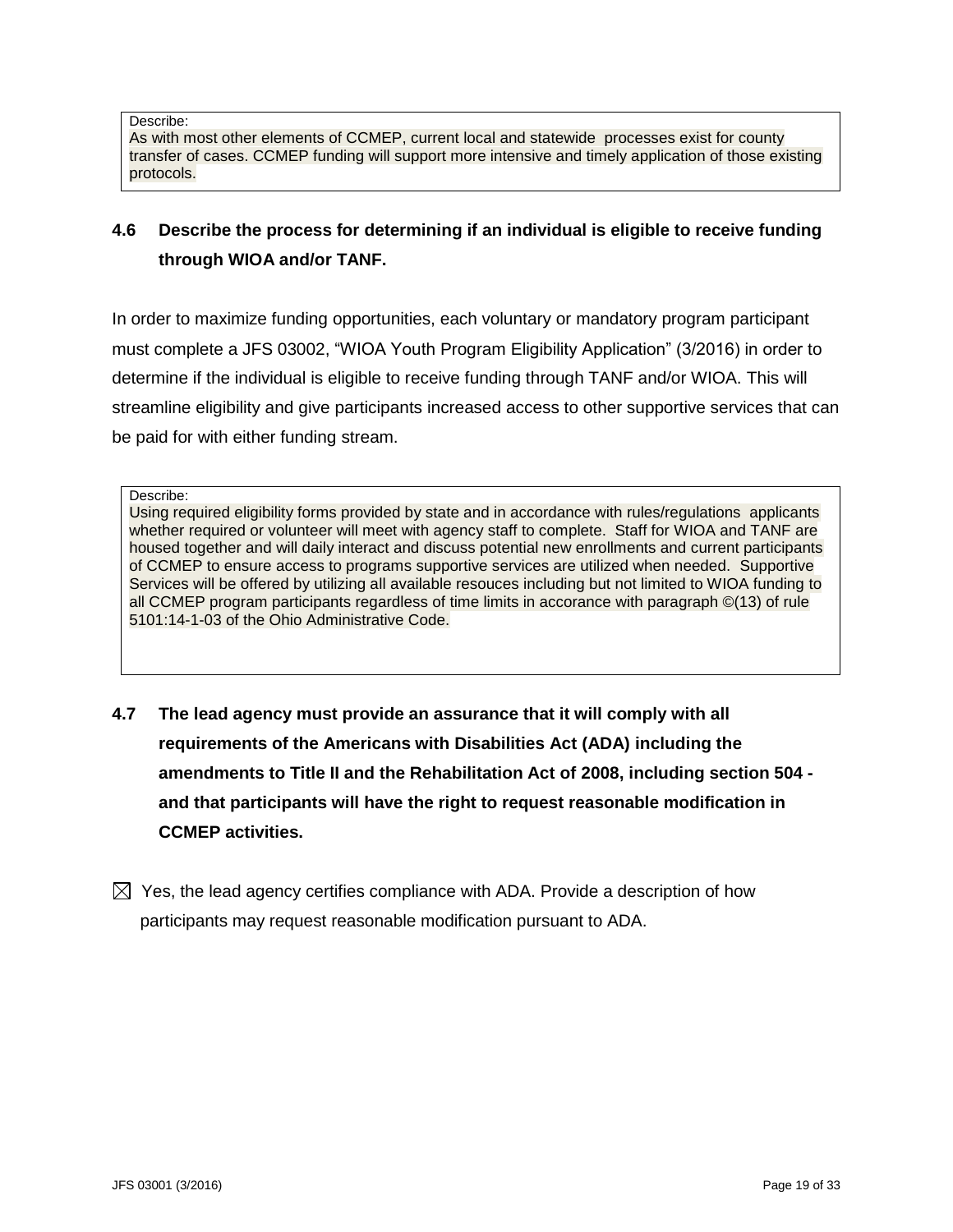As part of our efforts related to OMJ center certification, MCJFS has passed the ADA compliance reviews conducted by state staff. Staff have completed and will continue to receive Windmills training. Requests for accommodations can be made in "plain English" and need not mention the ADA or use the phrase "reasonable accommodation." Before addressing the merits of the accommodation request, the provider will determine if the individual's medical condition meets the ADA definition of "disability". A family member, friend, health professional, or other representative may request a reasonable accommodation on behalf of an individual with a disability.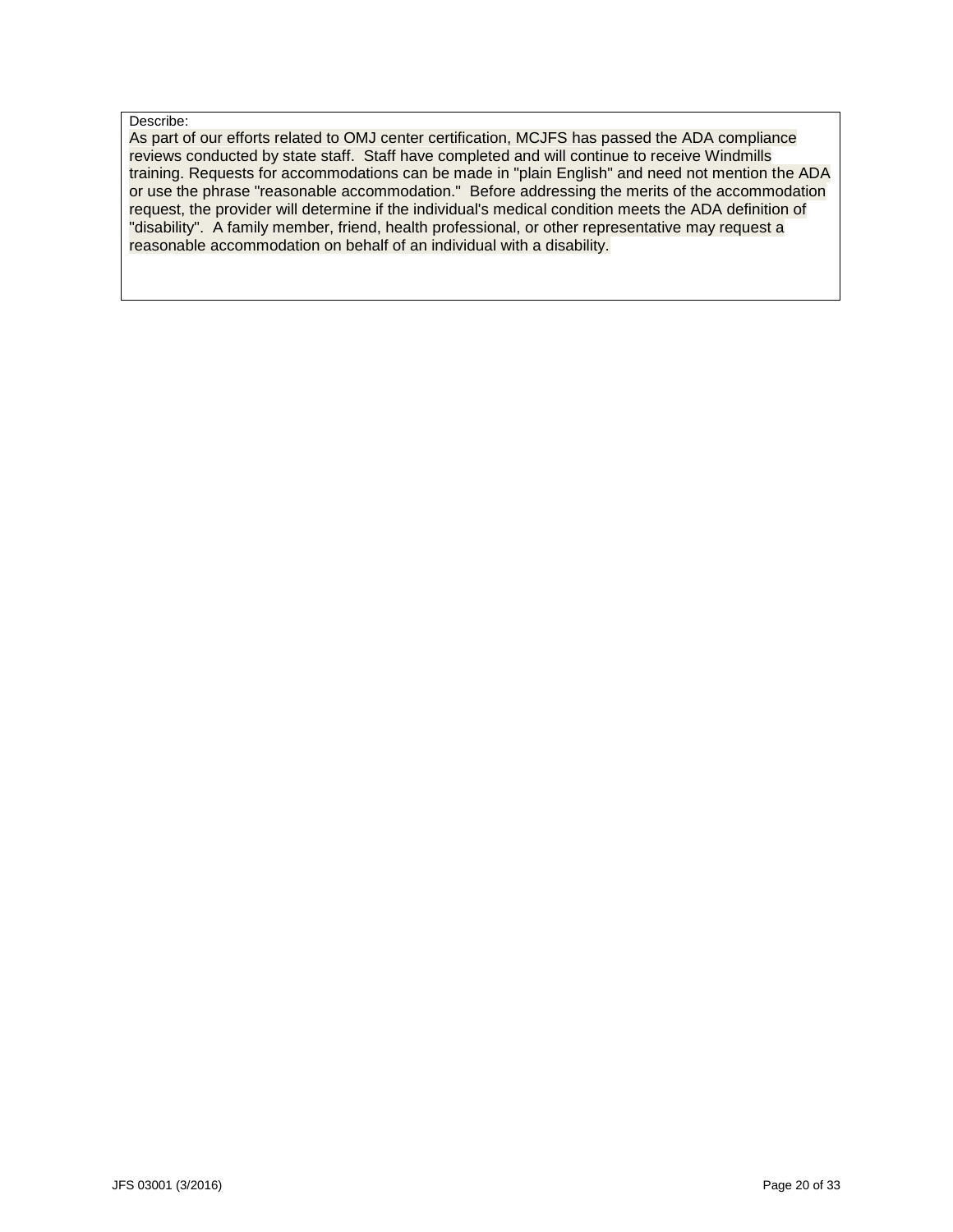## <span id="page-20-0"></span>**5. Comprehensive Assessment and Individual Opportunity Plan**

One of the goals of CCMEP is to standardize forms and processes used for the TANF and WIOA programs across counties in order to create a common client experience. These components include a comprehensive assessment tool (JFS 03003) and an individual opportunity plan (JFS 03004).

# **5.1 Describe the lead agency's process for conducting the CCMEP Comprehensive Assessment using the form JFS 03003.**

ODJFS expects that a qualified, trained caseworker will interview each CCMEP client using the comprehensive assessment tool. It is recommended that lead agencies ensure their assessment process includes an explanation of why the assessment is being conducted and that adequate time is allowed for the assessment to be completed.

Describe: The JFS 03003 will be completed by MCJFS staff at application and/or recertification for services or benefits.

- **5.2 What tool(s) will the lead agency use as the basic skills assessment for CCMEP participants? The basic skills assessment must be validated and determined appropriate for identifying basic skill deficiencies.**
- $\Box$  Basic English Skills Test (BEST)
- □ Comprehensive Adult Student Assessment Systems (CASAS)
- General Assessment of Instructional Needs (GAIN)
- □ Massachusetts Adult Proficiency Test (MAPT)
- $\boxtimes$  Test of Adult Basic Education (TABE®)

# **5.3 Describe the lead agency's process for ensuring case managers collaboratively develop individual opportunity plans with participants using the form JFS 03004.**

ODJFS expects case managers to work in collaboration with their clients to develop meaningful individual opportunity plans oriented toward the CCMEP performance goals of employment, job retention, earnings growth and credential attainment.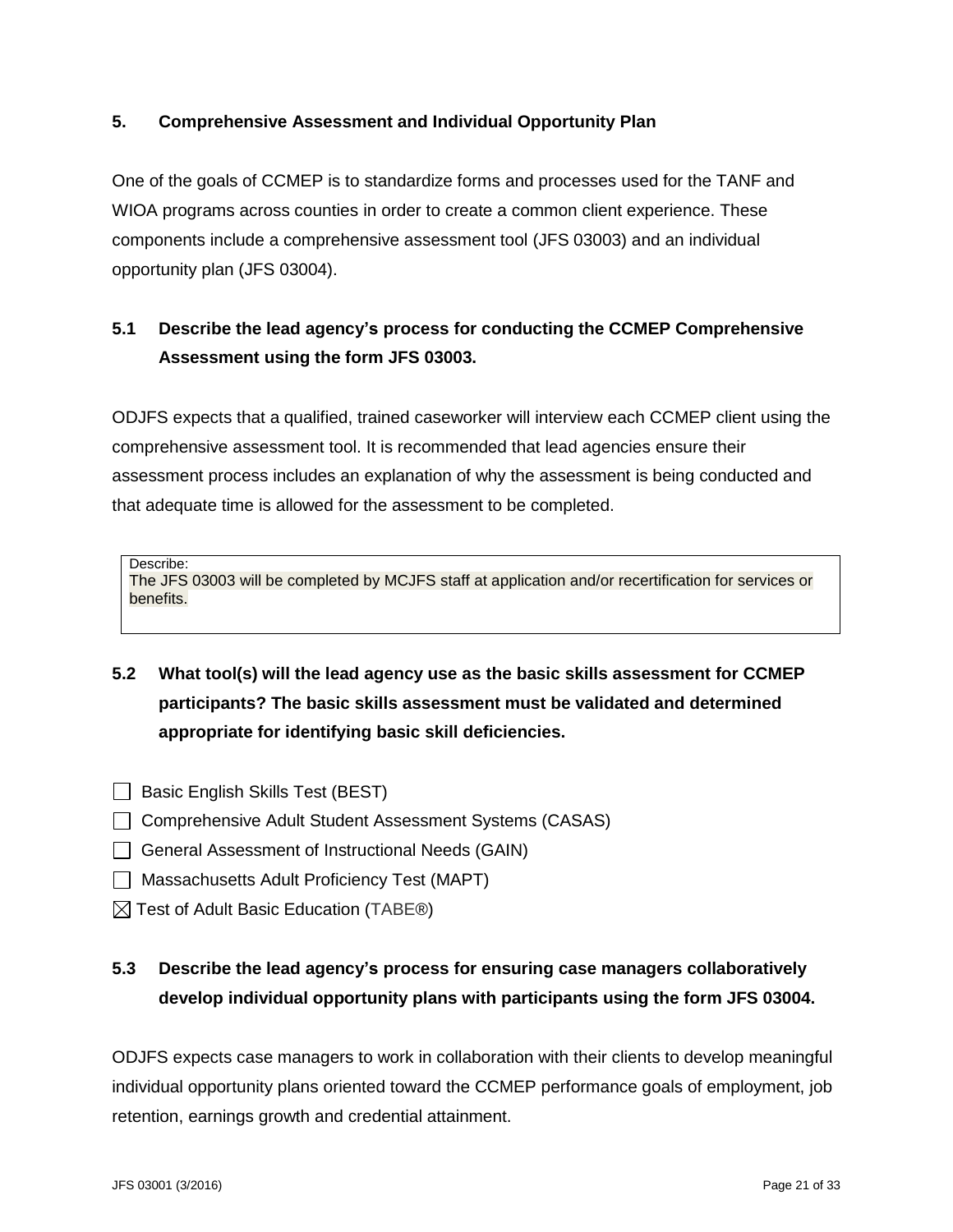Once one of the MCJFS staff have determined eligibility they will assess the participants and work with them on developing their individualized plan and regularly review to evaluate customer satisfaction and progress with services and goals set.

### **5.4 How often will the lead agency review individual opportunity plans?**

ODJFS recommends that CCMEP case managers review the goals and activities outlined in the individual opportunity plans with their clients at least every 30 days. This is necessary in order to revise the plans as individuals make progress toward their goals or experience changes in life circumstances or events.

- $\boxtimes$  Every 30 days (recommended)
- $\Box$  Every 60 days
- $\Box$  Every 60-90 days
- $\Box$  Other:
- **5.5 Describe how the lead agency will ensure case managers engage with program participants at least once every 14 days if the participant is receiving intensive case management, or once every 30 days if the participant is not receiving intensive case management.**

Describe:

Staff will use a variety of methods to ensure contact is made with participants using a variety of methods - text, email, phone, mailed correspondence, and/or face to face. Activity will be tracked and monitored through running records.

**5.6 Who is responsible for determining the maximum monthly hours of participation allowable under the Fair Labor Standards Act (05/00) for Ohio Works First recipients, and how will changes in benefit amounts be communicated between the agencies?**

Describe:

MCJFS will maintain the responsibility of calculating FLSA hours and ensuring participation hours are assigned accordingly. They will continue to utilize CRISE to complete regular sweeps to determine if any changes exist which require an amendment to the participant's plan.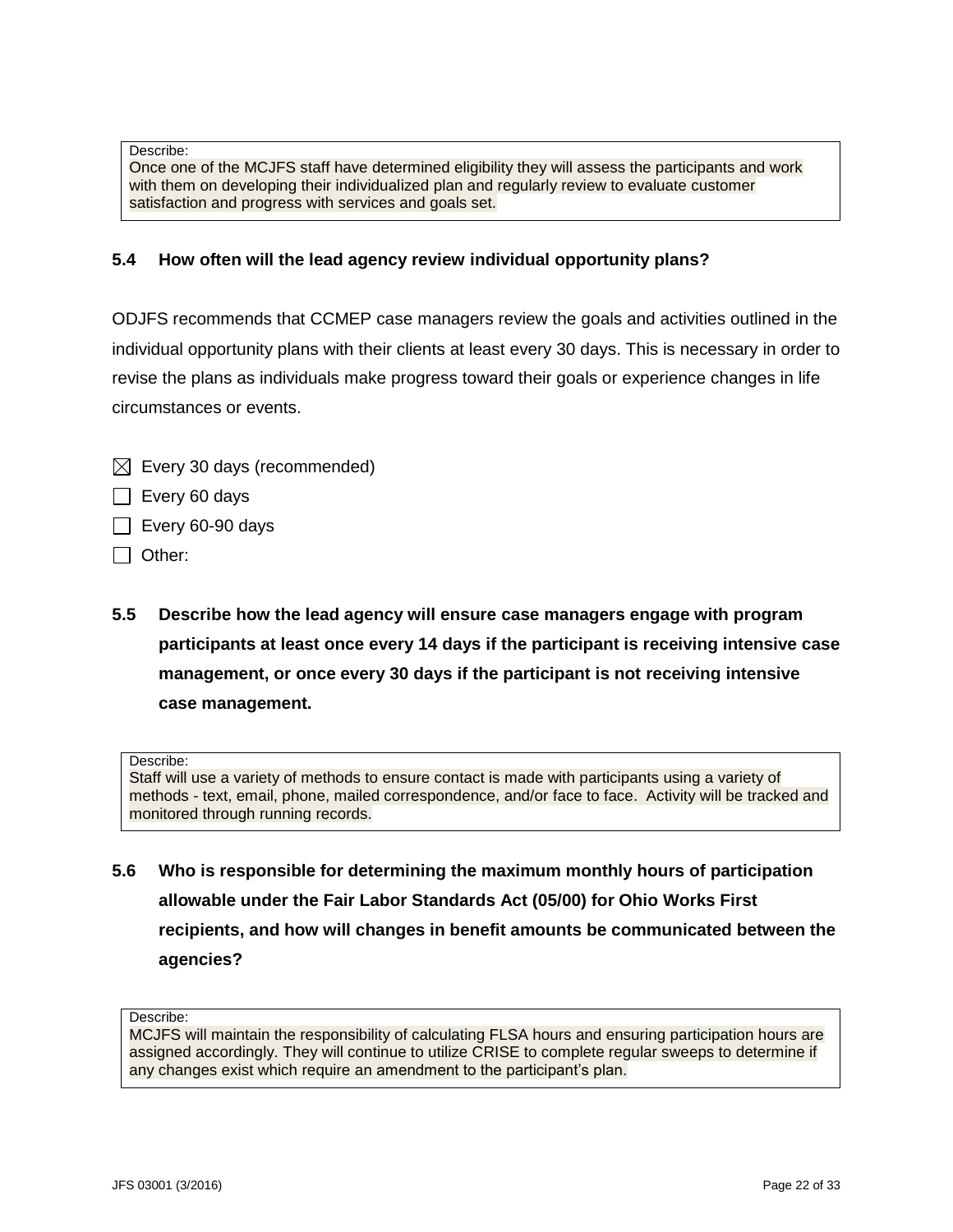## <span id="page-22-0"></span>**6. Program Services**

CCMEP requires a full array of easily accessible services to meet the needs of youth as they prepare for employment and/or further education and training. These customer-focused services should be based on the needs and circumstances of the individual while at the same time providing the in-demand job skills and knowledge expected by the local business community.

# **6.1 The lead agency must provide an assurance that it makes available the 14 specific core WIOA youth elements listed below. Provide a brief description of how the lead agency will ensure these elements are made available to CCMEP participants.**

- Tutoring, study skills training, instruction and dropout prevention
- Alternative secondary school services or dropout recovery services
- Paid and unpaid work experience (with an academic and occupational education component)
- Occupational skill training
- Education offered concurrently with workforce preparation activities
- Leadership development opportunities
- Supportive services
- Adult mentoring
- Follow-up services for not less than 12 months
- Comprehensive guidance and counseling
- Financial literacy education
- Entrepreneurial skills training
- Labor market and employment information
- Activities to prepare for and transition to post-secondary education and training

### Describe:

During the initial assessment 14 elements will be shared and reveiwed with participant for their input in developing the plan and appropriateness of services. A chart has been developed under WIOA to identify providers to each of these services. Referrals to appropriate providers will be made when necessary assuring all of the elements are available to participants.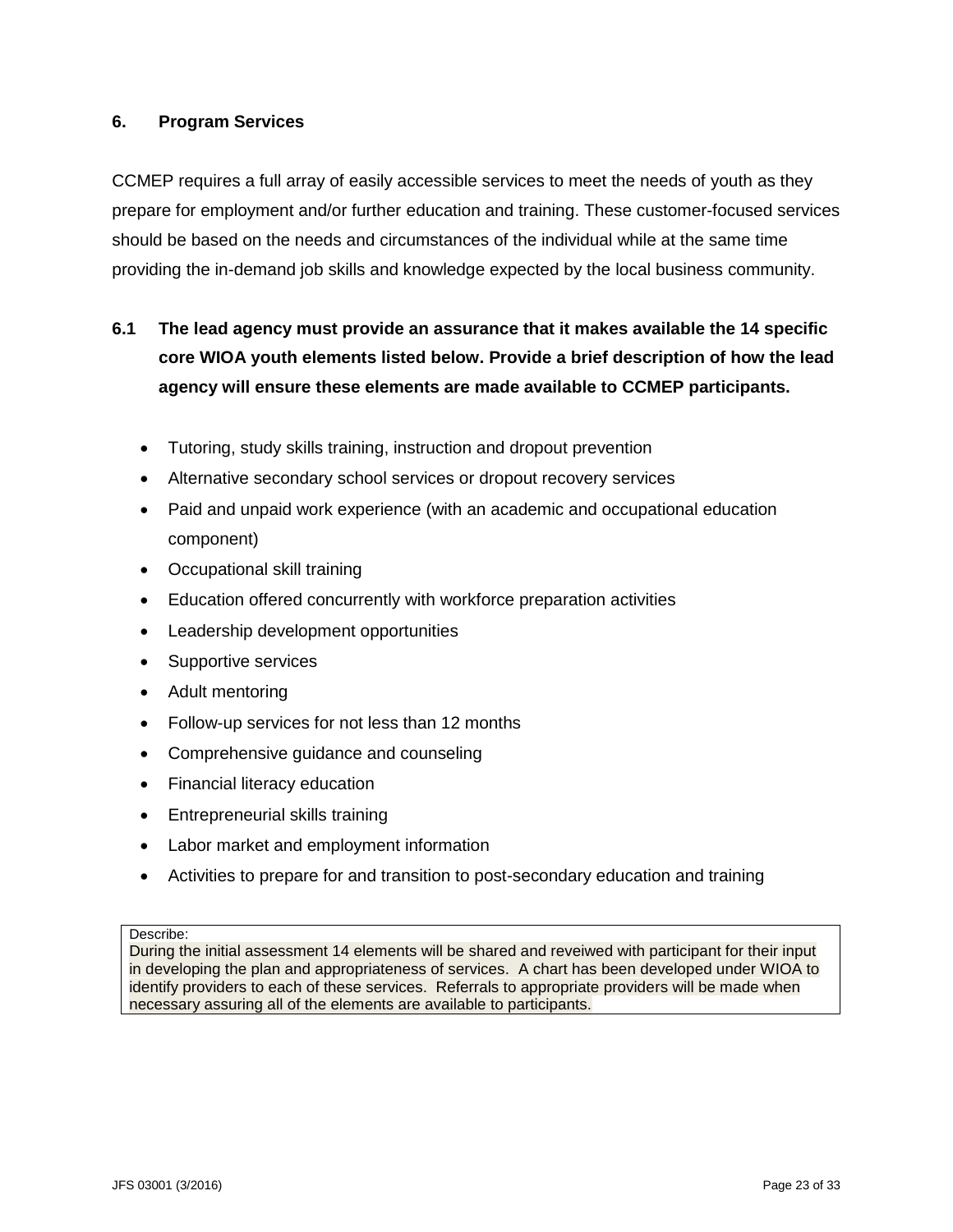# **6.2 The lead agency must provide an assurance that TANF or WIOA funds will not be used to pay a program participant directly for subsidized employment.**

 $\boxtimes$  Yes, the lead agency certifies that it will not use TANF or WIOA funds to pay a program participant directly for subsidized employment. Provide a description of how participants will be compensated for subsidized employment.

#### Describe:

Participants will be paid by the employer or a third party contracted vendor. MCJFS will reimburse the employer or vendor as appropriate.

## **6.3 Provide a description of the supportive and follow-up services that the lead agency plans to make available to program participants.**

Describe:

Supportive Services will be offered utilizing all available funding sources including WIOA to all CCMEP program participants regardless of time limits in accordance with paragraph ©(13) of rule 5101:14-1-03 of the Ohio Administratrative Code. We will provide services needed on case by case basis to help participants to remain on track for self-sufficiency. Services such as: transportation assistance, driver's education, child care and school fees will be provided. Follow up services will include behavioral health, physical health, site visits, and employment retention.

# **6.4 How will the lead agency ensure that supportive services provided to program participants not already receiving OWF do not meet the definition of TANF assistance?**

For individuals who are not OWF participants and are not employed, supportive services extending beyond four months becomes TANF assistance subject to OWF time limits and work participation requirements.

Describe:

Supportive services for non-OWF CCMEP participants will be limited specifically to single distributions of work supports that may not be issued for more than two consecutive months, or more often than three times in any 12 month span.

# **6.5 What criteria will the lead agency use to determine whether a client should be referred to intensive case management? Check all that apply.**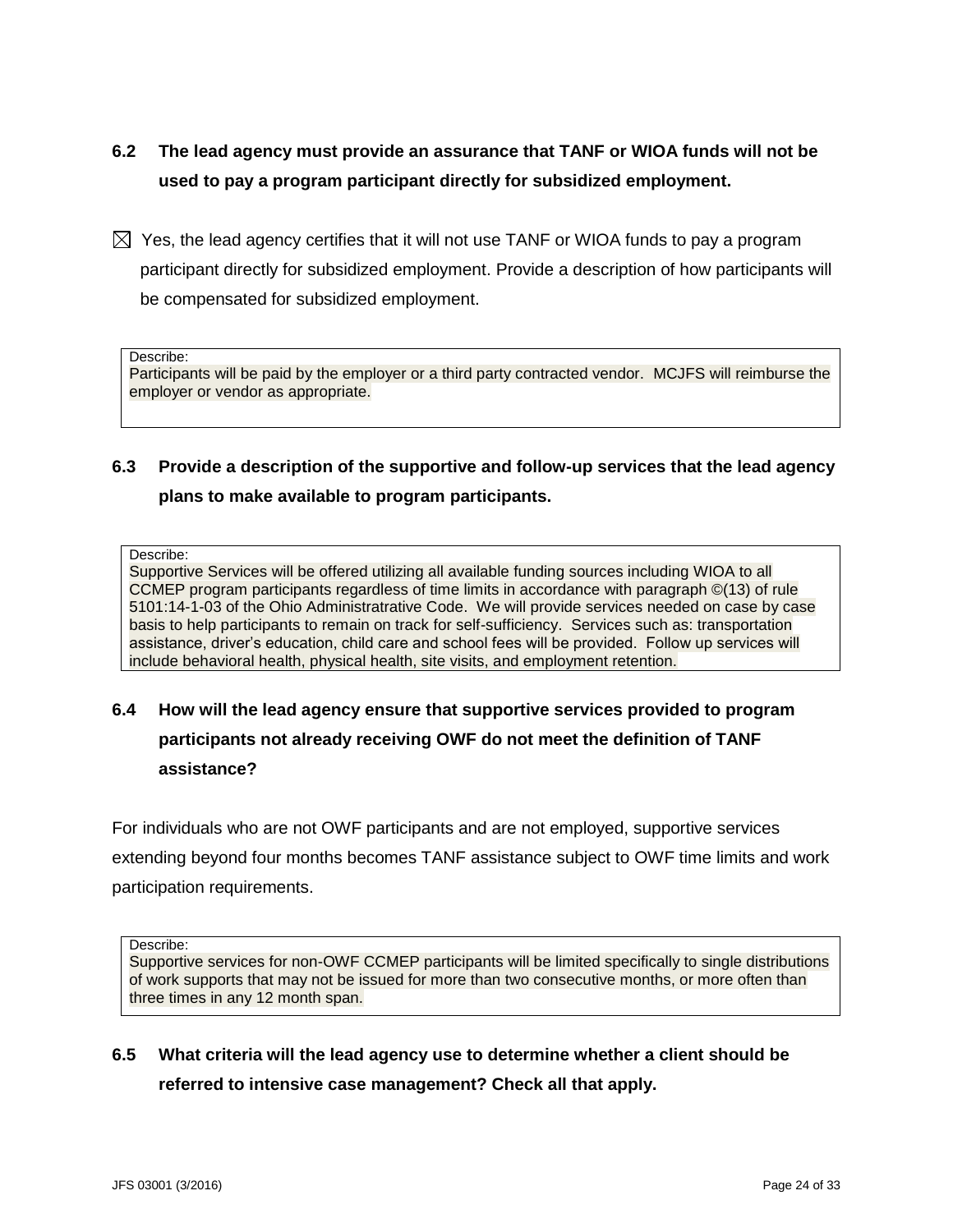- $\boxtimes$  Parenting class as part of a case plan with a public children services agency
- $\boxtimes$  Alcohol or drug addiction treatment
- $\boxtimes$  Assistance in finding a home because the participant is homeless
- $\boxtimes$  Assistance in obtaining services related to domestic violence issues
- $\boxtimes$  Assistance in reentering the workforce due to ex-offender status
- $\boxtimes$  Supplemental Security Income (SSI) case management needed
- $\boxtimes$  Mental health counseling needed
- $\boxtimes$  Dropout prevention and recovery service
- $\boxtimes$  Basic skills deficiency
- $\boxtimes$  Transitioning from foster care
- □ Other:

Any one or more of the barriers listed above may result in a referral for intensive case management. However, the decision to make that referral will be determined on a case by case basis. Considerations may include: underlying circumstances, whether or not the participant is already in receipt of services needed to address the barrier and for how long, the severity of the situation, and the participants attitude and willingness to accept/receive help.

## **6.6 What services or additional supports does the lead agency expect to provide as part of intensive case management?**

Describe:

Based on the initial assessment completed with the participant, services and additional support will be provided as needed to support the successful outcome in completing the employability plan. Additional services may be transportation assistance, driver education, child care, and/or school fees.

## **6.7 Describe the timeframes and documentation requirements the lead agency will use to determine good cause.**

CCMEP participants must commit to participating in CCMEP for a minimum of 20 hours per week. Based on the participant's individual opportunity plan, the lead agency may consider including in these hours such things as time spent in work, training or education activities, job search, case management, homework and travel time. OWF work-eligible CCMEP participants must adhere to the minimum 20-hour requirement or the hour requirement set forth in Ohio Administrative Code rule 5101:1-3-01, whichever is higher. Good cause reasons for not meeting the 20-hour requirement may include illness, court-ordered appearances and lack of child care.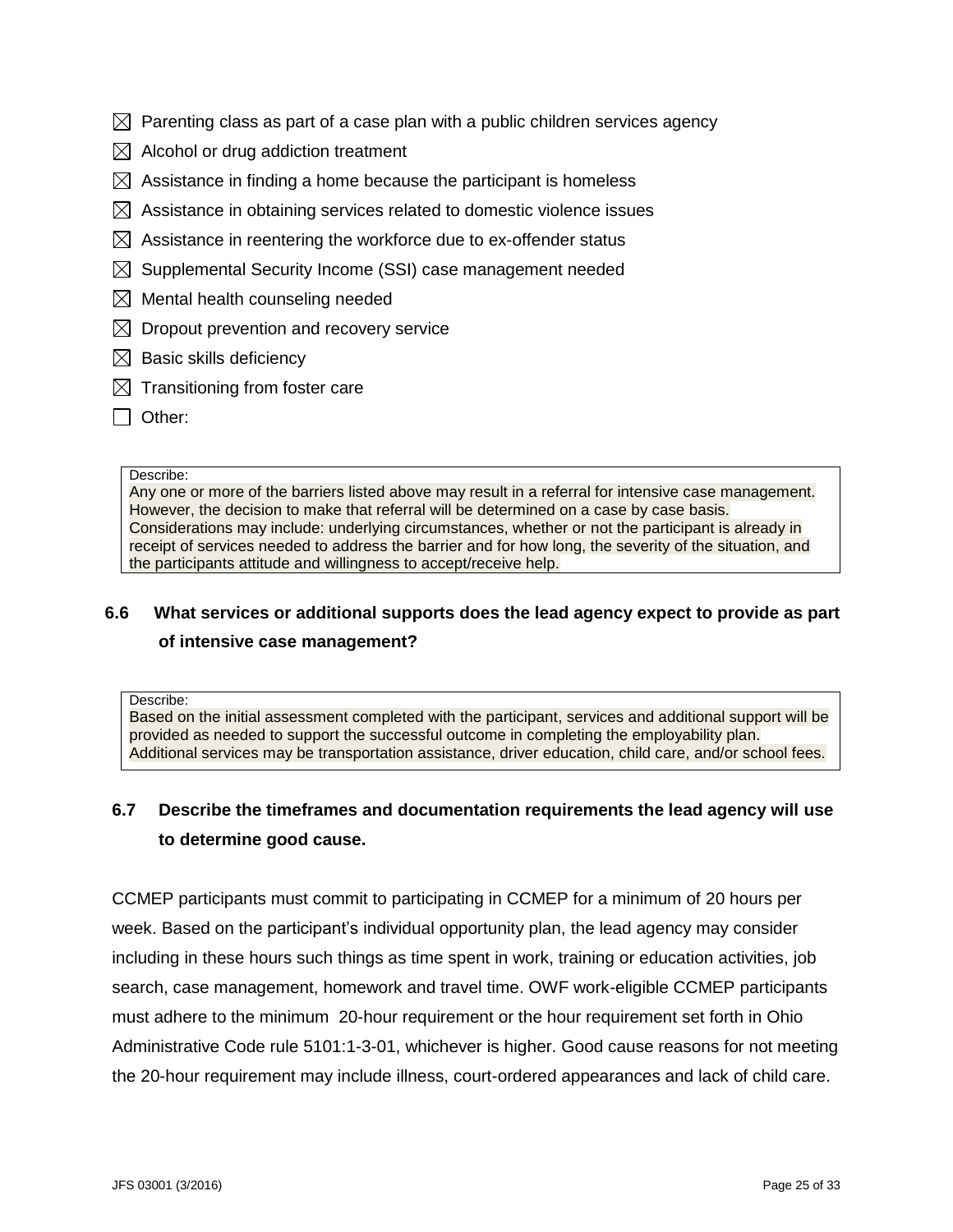Participants are required to contact their case manager and the site supervisor each time (and no later than 1 hour after the scheduled start time of any activity or appointment) to explain why he or she is not participating as scheduled. This reporting time may be extended if compelling circumstances prevented timely communication. Documentation must be provided to the case manager within 7 days. Documentation for good cause depend on the specific reason for the absence. Requirements may include but are not limited to a doctor's statement, obituary, school/work schedule, etc.

# **6.8 What is the process for providing a program participant with written notice of**

## **scheduled appointments?**

Describe:

Prescheduled appointments may be included in the consumers IOP a written notice of scheduled appointment may be sent via mail or various forms of electronic media.

# **6.9 How will follow-up job retention and other services be provided for no less than 12 months to ensure a participant is successful in sustaining ongoing employment, or if not employed, education, training or other services?**

Describe:

Follow-up services may start immediately after an Actual End Date has been entered for the last open service on the Youth's record in OWCMS. Staff will contact Youth to discuss their progress and identify any needs; this contact must be made several times within the first 90 days after the end of the last Youth Service, then at least once a quarter for the twelve month follow up period, via phone, email, U.S. mail, in-person, or through social media.

# **7.0 For out-of-school youth and other youth participants without a high school diploma, how will the lead agency ensure those individuals are made aware of the educational options available to them to obtain their high school degree or its equivalent (e.g., ABLE referral, Adult Diploma option)?**

With more than 1 million adult Ohioans not possessing a high school diploma or equivalent, Ohio has prioritized addressing this issue as critical to its economic health and growth. As stated in Ohio's Unified State Plan (submitted to the U.S. Department of Labor in December 2014), approximately 96 percent of the state's in-demand occupations require at least a high school diploma; most require additional postsecondary education and/or training. Attainment of a recognized postsecondary credential or a secondary school diploma or its recognized equivalent is one of the primary measures for CCMEP and an important priority for the program.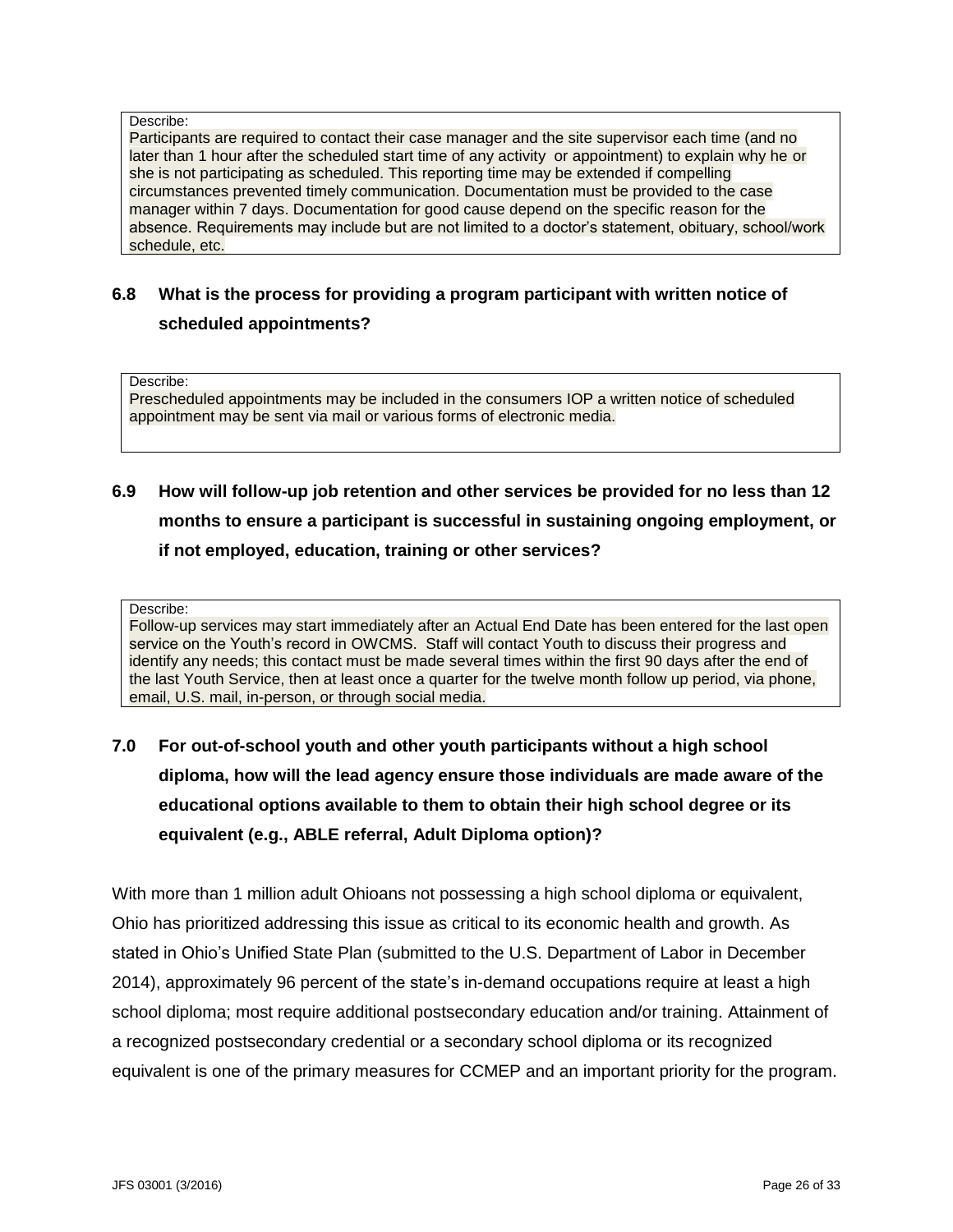During the assessment process, individuals will be made aware and provided information of GED & diploma options.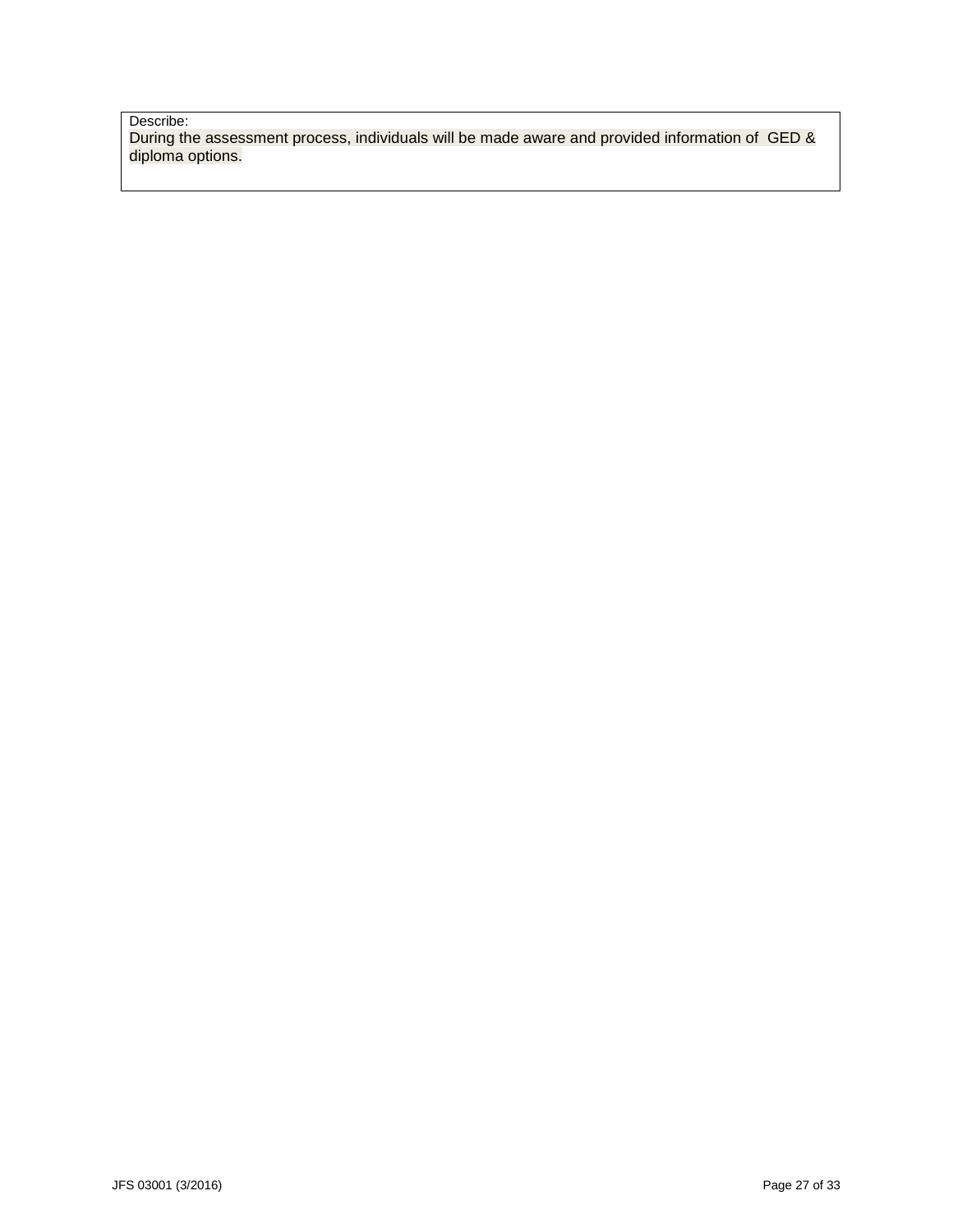## <span id="page-27-0"></span>**7. Case managers and Case Management**

Case managers are key to the success of CCMEP. Understanding clients' complex problems and helping them build a path forward is a human-resource-intensive activity. High-quality interactions between case managers and clients are critical to identifying barriers and helping individuals become work-ready. CCMEP case managers must have appropriate qualifications, skill sets and training, as well as manageable caseloads, to perform their jobs effectively.

# **7.1 What is the minimum qualification the lead agency will require of case managers working with CCMEP participants? Check one.**

- $\boxtimes$  High school degree
- $\Box$  Licensed social worker certification
- Associate's degree
- $\Box$  Bachelor's degree or higher
- □ Other:

### Describe:

Currently the approved county job description requires high school diploma as the minimum qualfiication. The staff assigned to CCMEP possess a Bachelor's and Associate's degrees with over 10 years of experience working with this targeted population. Even though the minimum qualification is a high school diploma, agency prefers individuals with higher education and combined experience with targeted population.

## **7.2 What is the average expected caseload size for case managers working with CCMEP participants?**

In order to effectively and regularly engage with clients, case managers must have manageable caseloads. Caseload sizes may vary based on client needs and level of services required. ODJFS intends to engage stakeholders to develop a recommendation for a manageable average CCMEP caseload size.

- $\Box$  25 cases or less
- $\boxtimes$  Between 25 and 50 cases
- $\Box$  Between 50 and 100 cases
- $\Box$  100 cases or more
- □ Other: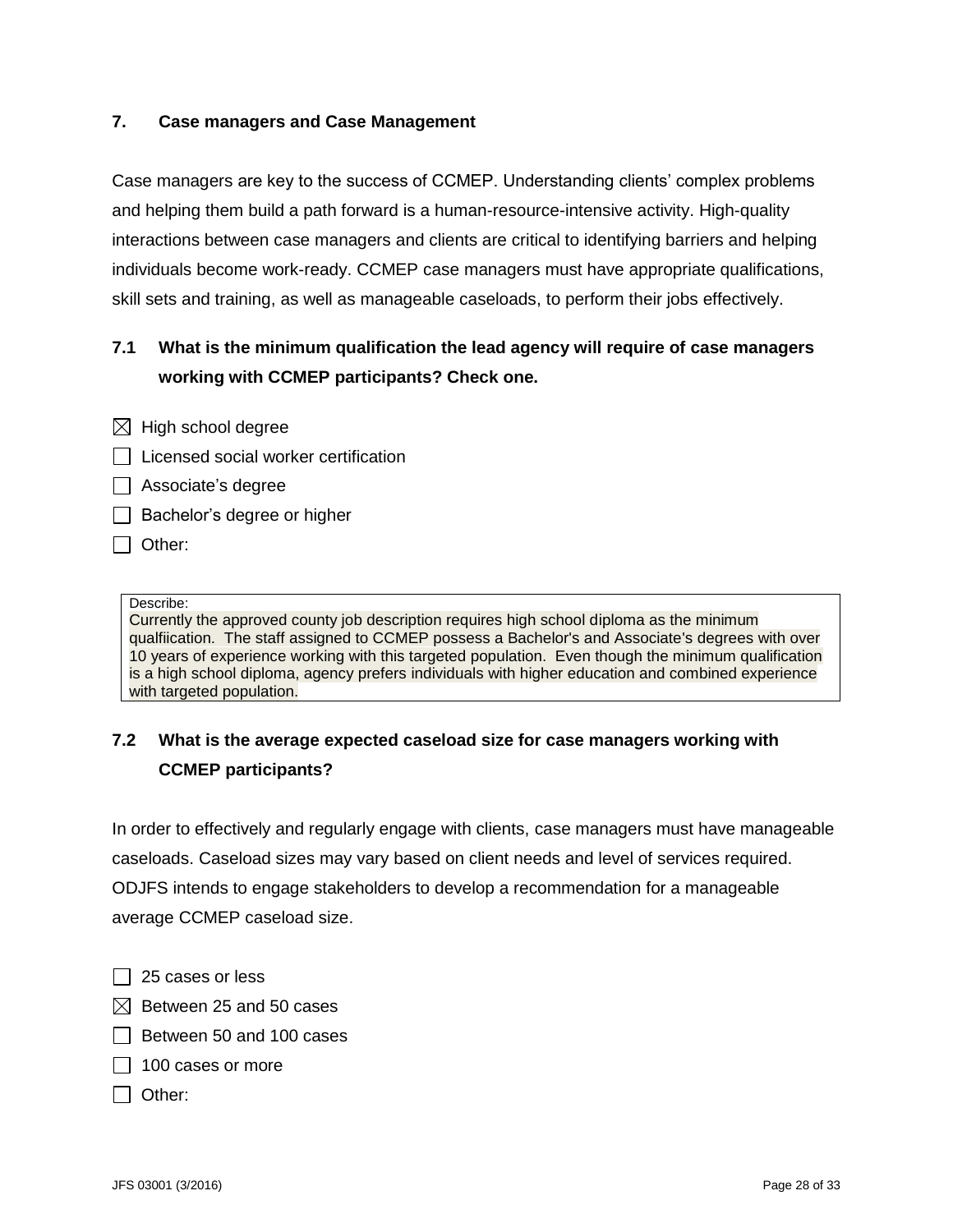# **7.3 What mechanism will the lead agency use to solicit and receive participant feedback about the CCMEP program?**

ODJFS recommends that lead agencies have a mechanism in place to solicit and collect feedback from CCMEP participants to better understand their experiences in the program and implement program improvements where needed.

Describe:

In collecting indicator data, we will use one or more of these four methods: surveys, interviews or focus groups, observations, and record or document review. Interviews either in person or over the telephone is preferred method that generally provides the advantage of having the opportunity to explore questions more deeply than with a written survey and allows us to ask more complex questions and the opportunity to ask for clarification. Feedback starts from the beginning of enrollment and throughout the time period of receiving services.

## **7.4 What mechanism will the lead agency use to solicit and receive case manager's feedback about the CCMEP program?**

ODJFS recommends that lead agencies put processes in place to collect feedback from case managers on a regular basis to better understand how rules, procedures or other policies impact their ability to effectively work with clients as part of continuous program improvement.

Describe:

Case Mangers will be directly involved and instrumental in the development/implementation of the CCMEP program where daily feedback and input will be received.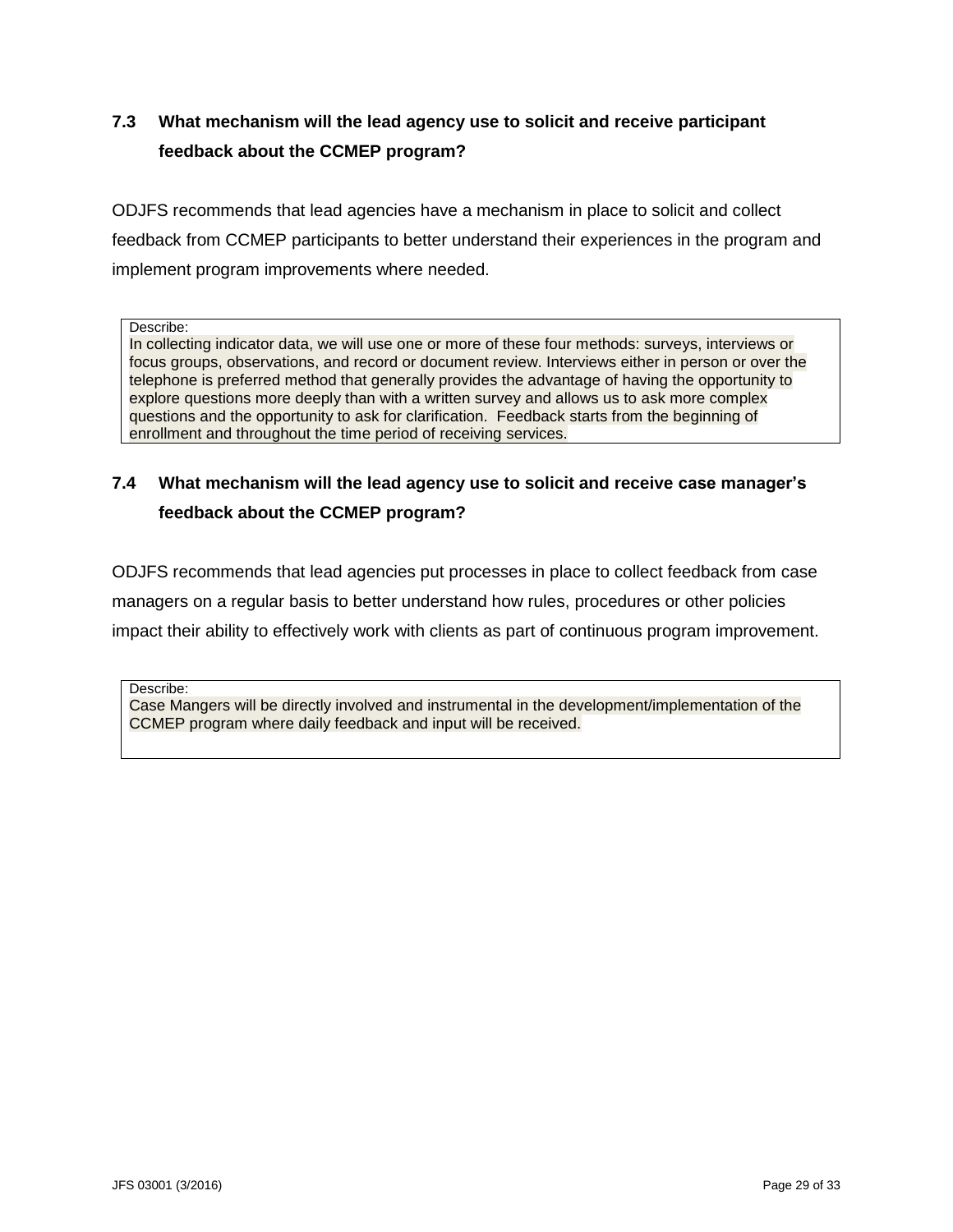### <span id="page-29-0"></span>**8. Performance Measures**

A key feature of CCMEP is strengthened accountability through the establishment of a single lead agency responsible for meeting common performance goals for youth served through the program. CCMEP's effectiveness will be measured by improved employment and education outcomes, as opposed to process or participation measures focused on attendance in activities. By focusing on outcomes, CCMEP supports individualized, person-centered activities and supports. Primary measures for the program largely mirror those prescribed in WIOA for the youth program. These include job entry, youth placement, credential attainment, median earnings and job retention. Skills gain / educational progress is the only WIOA youth measure that is not a primary outcome for CCMEP. Instead, it will be used as an intermediate measure.

| <b>CCMEP Primary Measures</b>                        |                                                                                                                                                                                                                                                                                                                                                                                                                                                                                                                                                                             |  |  |  |
|------------------------------------------------------|-----------------------------------------------------------------------------------------------------------------------------------------------------------------------------------------------------------------------------------------------------------------------------------------------------------------------------------------------------------------------------------------------------------------------------------------------------------------------------------------------------------------------------------------------------------------------------|--|--|--|
| <b>Measure</b>                                       | <b>Description</b>                                                                                                                                                                                                                                                                                                                                                                                                                                                                                                                                                          |  |  |  |
| 1)<br>Job Entry<br>Q <sub>2</sub> and Q <sub>4</sub> | Percentage of program participants who are in unsubsidized<br>$\bullet$<br>employment during the second quarter after exit.<br>Percentage of program participants who are in unsubsidized<br>$\bullet$<br>employment during the fourth quarter after exit.                                                                                                                                                                                                                                                                                                                  |  |  |  |
| 2)<br>Youth<br>Placement<br>Q2 and Q4                | Percentage of program participants who are employed, in<br>$\bullet$<br>education or in occupational skills training during the second<br>quarter after exit.<br>Percentage of program participants who are employed, in<br>$\bullet$<br>education or in occupational skills training during the fourth quarter<br>after exit.                                                                                                                                                                                                                                              |  |  |  |
| Credential<br>3)<br>Attainment                       | Percentage of exiters who were in a postsecondary education or training<br>program and who obtained a recognized postsecondary credential during<br>the program or within one year after exit; plus the number of participants<br>who exited, who were in a secondary education program, and who<br>obtained a secondary school diploma or its equivalent during the program<br>or within one year after exit AND who also were employed or enrolled in an<br>education or training program leading to a recognized postsecondary<br>credential within one year after exit. |  |  |  |
| Median<br>4)<br>Earnings                             | For all program participants, the wage that is at the midpoint or median of<br>all the wages earned in the second quarter after exit.                                                                                                                                                                                                                                                                                                                                                                                                                                       |  |  |  |
| 5)<br>Job<br>Retention                               | Percentage of program participants who were in unsubsidized employment<br>during the second quarter after exit whose employer also matched the<br>employer in the fourth quarter.                                                                                                                                                                                                                                                                                                                                                                                           |  |  |  |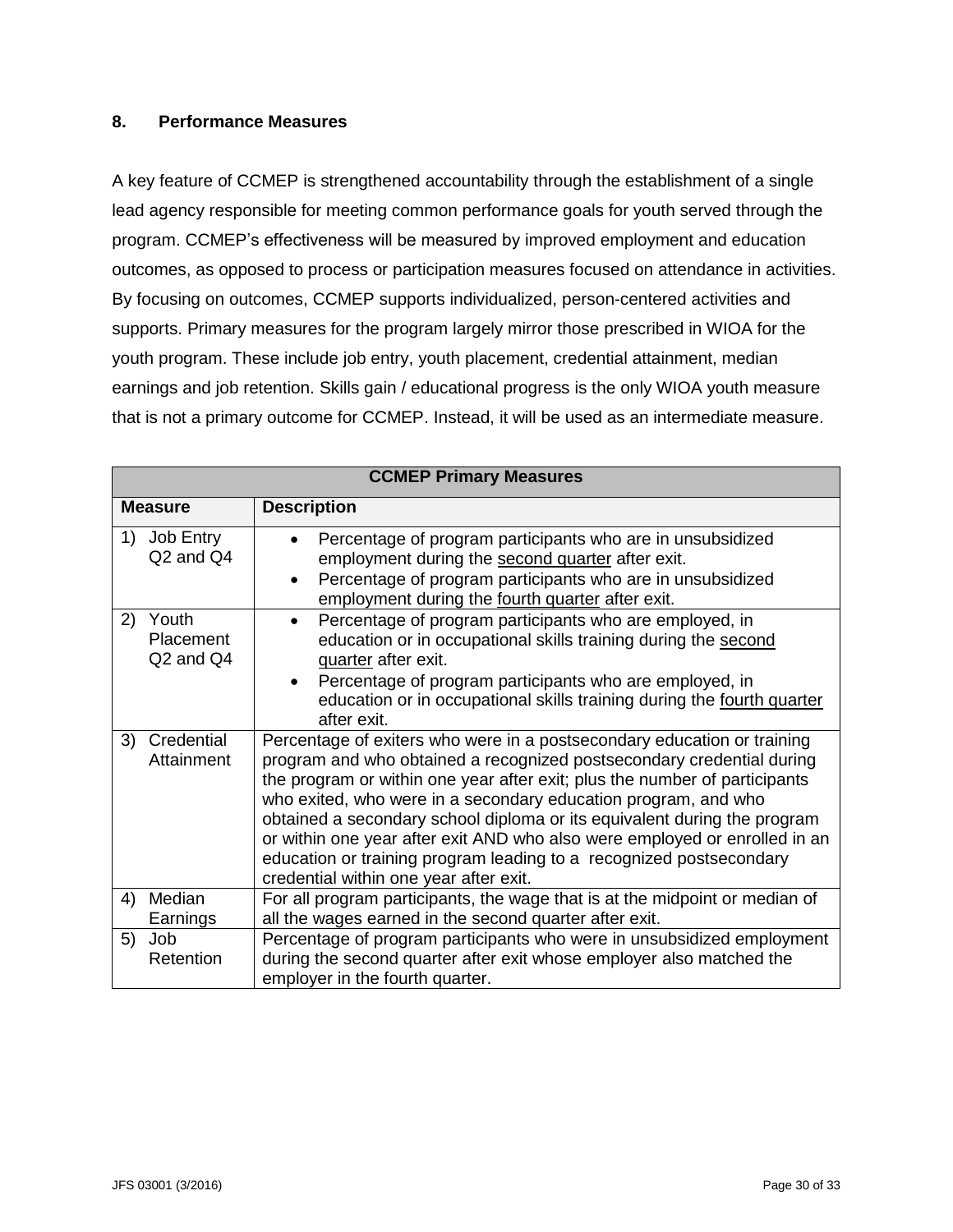# **8.1 How will the lead agency collect any supplemental data it wishes to be included in the performance measures?**

ODJFS intends to generate performance outcome data by matching case records with data from various sources. However, some employment or other countable post-exit participant accomplishments (e.g., degree attainment) may not be captured in the records available for an automated records match.

#### Describe:

Collection of supplemental data may come from internal, organizational records or official records from other groups or institutions. Records available might include CRISE, the Work Number and other employment verification sources, various education attainment resources, financial documents, monthly reports, activity logs, etc. Each quarter, OWD will pull WIOA enrolled participants from OWCMS who received services during the reference quarter or four previous quarters; combined with participants who exited the program during the reference quarter or four previous quarters. These participants will be matched against the Ohio Wage Record data identified in the Data Sharing and Confidentiality Agreement using the participant social security number. From the wage record file, the WDB POC will receive wages, number of weeks worked, year wages are reported, quarter wages are reported. On a monthly basis, the OWD POC will email a list of UI claimants who are participating in the RESEA or UCRS program to the WDB POC. Each county within the area will receive either the RESEA or UCRS report. In addition, monthly OUIO will e-mail a report that lists UI claimants who are within four weeks of exhausting their UI benefits.

# **8.2 How will the lead agency verify and store in the case record any supplemental data it wishes to be included in the performance measures?**

Describe:

Lead agency staff will verify and store printed documents (employment, attendance, good cause, etc.) for participants in indiviudal case files. All files are kept in a secure cabinets in dedicated areas.

## **8.3 Lead agency's performance and data management contact:**

| Contact Person<br>Rebecca Safko |                    |
|---------------------------------|--------------------|
| <b>Phone Number</b>             | Email Address      |
| $(740)$ 632-4671                | rsafko@jobsetc.net |

## **8.4 May we share this contact's information with other lead agencies?**

- $\boxtimes$  Yes
- $\Box$  No